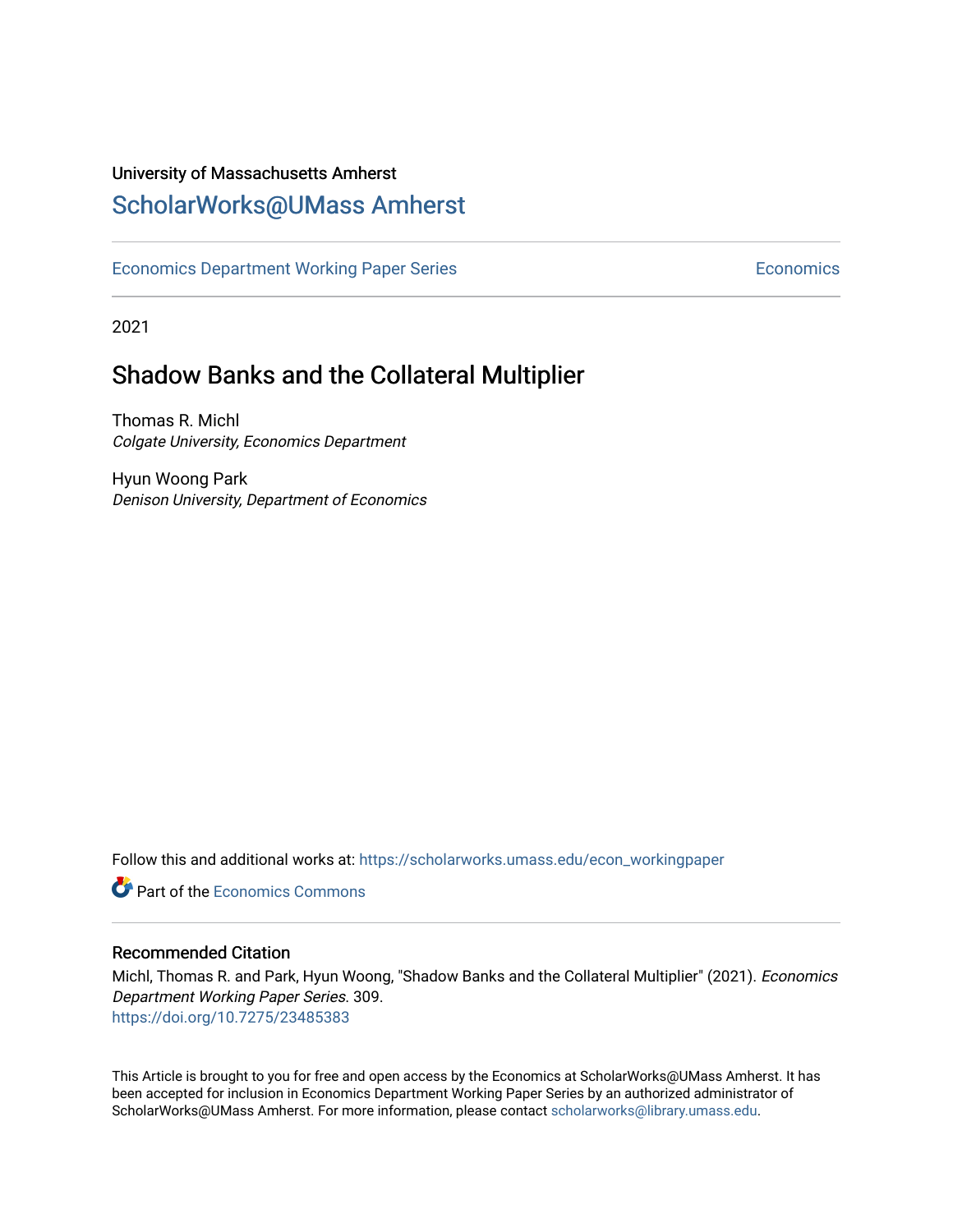# Shadow Banks and the Collateral Multiplier

Thomas R. Michl<sup>\*</sup> Hyun Woong Park<sup>†</sup>

#### Abstract

With an emphasis on contributing to macroeconomic pedagogy we examine the collateral multiplier by comparing it to the traditional money multiplier in a simplified framework of traditional banking and shadow banking in which government bonds are the core assets. While the money multiplier is a measure of the ability of the banking system to intermediate sovereign debt by creating deposits, the collateral multiplier is a measure of the shadow banking system's ability to intermediate sovereign debt by creating shadow money. It also measures the degree of re-use of sovereign debt as collateral. In this setup, the collateral multiplier is defined as the ratio between dealer banks' matched book repo activity relative to their trading book. Using the New York Fed's Primary Dealer Statistics data, we empirically estimate the collateral multiplier for U.S. Treasury repo collateral. Our model and empirical results shed light on the transmission mechanisms of monetary policy channeled through shadow banks and on the U.S. Treasuries market turmoil induced by COVID-19 in March 2020.

Keywords: shadow banks, collateral multiplier, rehypothecation, Treasury bond, repo.

JEL Classication: A2, E51

<sup>\*</sup>Colgate University, Department of Economics; tmichl@colgate.edu Denison University, Department of Economics; parkhw@denison.edu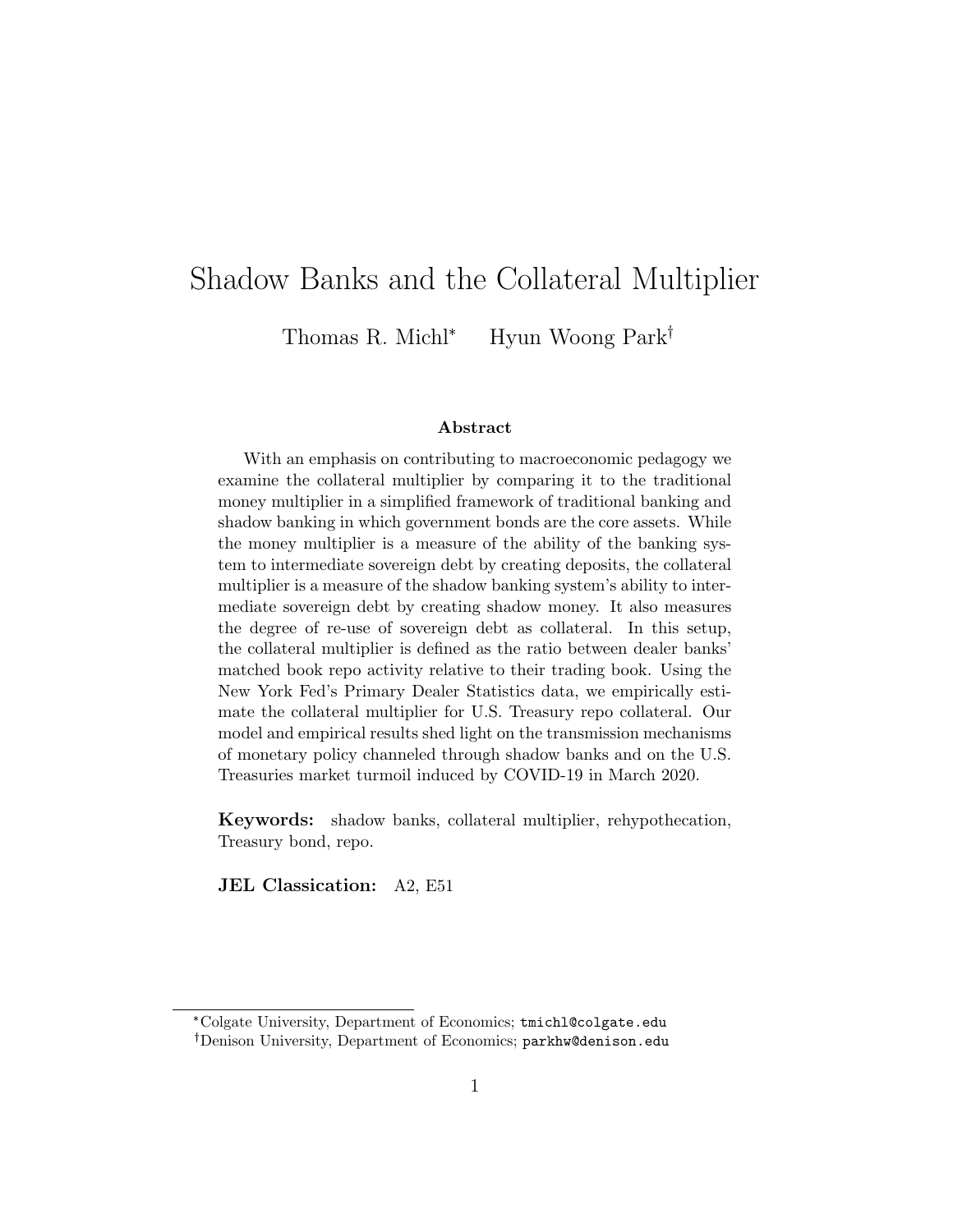Instructors of macroeconomics have traditionally included some discussion of how banks create money through the money multiplier process although recent changes in the curriculum as well as in the monetary system itself (such as the ample reserve regime followed by the U.S. Fed) have made this choice less attractive. This note is intended to provide a framework for teaching how the modern banking system operates by using the money multiplier as a prologue to understanding that the now-prevailing shadow banking system generates new forms of money and presents monetary policymakers with new challenges. Hopefully, the framework will prove useful to practitioners and economists who take an interest in the financial side of macroeconomics as well.

Shadow banking can be defined as "money market funding of capital market lending" (Mehrling et al., 2013).<sup>1</sup> A substantial amount of money market funding for shadow banks takes place through the repo market where agents exchange cash for collateral, usually Treasury debt and typically overnight or for short term. Dealer banks, also called broker-dealers or investment banks, use the repo market to fund the assets in their trading book. In addition, they provide funding to leveraged asset managers through reverse repos. The collateral that dealers take in through reverse repos ("reverse in") can be re-pledged as collateral to borrow cash, or rehypothecated. Dealer banks use rehypothecated collateral to provide "money market funding for money market lending" to other shadow banking institutions through their matched book repo operations.

Just as traditional banking dominated by depository institutions can be usefully characterized by the money multiplier, the shadow banking system can be characterized by a collateral multiplier. Fed economists using confidential survey data have reconstructed the collateral record (i.e., the accounts showing sources and uses of collateral rather than the assets and liabilities on a traditional balance sheet) for the major dealer banks in the U.S., and calculated the collateral multiplier for recent years.<sup>2</sup> Their estimates help illuminate the sources of instability in the market for U.S. debt—the world's

<sup>&</sup>lt;sup>1</sup>The capital market refers by convention to securities with maturities of one year or more and the money market to short-term loans or securities with maturities of less than one year.

<sup>&</sup>lt;sup>2</sup>Infante and Saravay (2020a) report their most recent results and Infante et al. (2020) explain the methodology and theory of the collateral multiplier. For an explanation of the relation between the collateral record and traditional balance sheet accounting, see Kirk et al. (2014).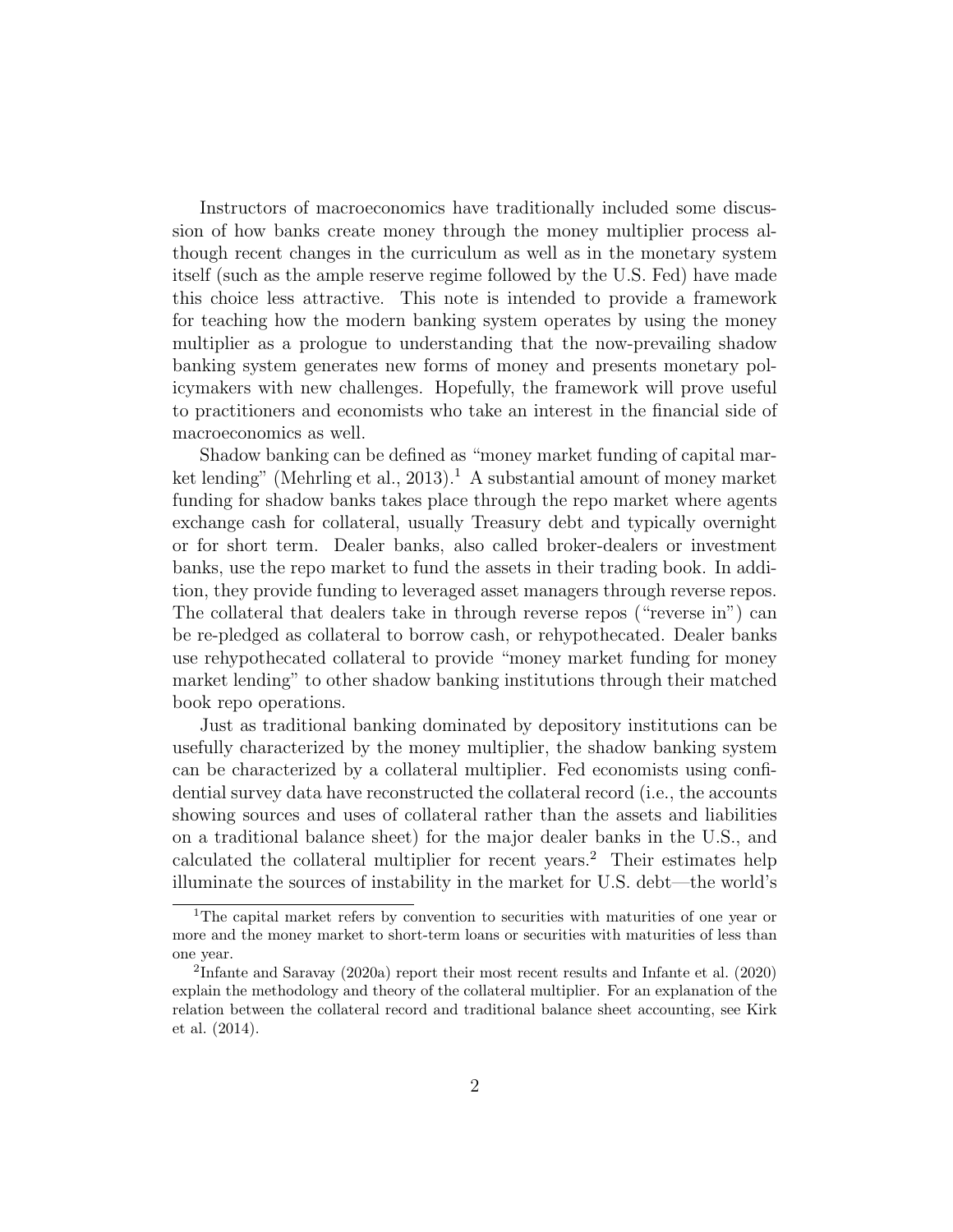largest security market—during the COVID-19 crisis of March 2020. They document a decline in the multiplier that was subsequently reversed by the aggressive open market operations of the Fed. In this note, we provide an analytical framework for understanding the mechanisms through which balance sheet policies of the central bank operate in a world of shadow banks by exploring the similarities and differences between the money multiplier and the collateral multiplier. In addition, we also report our estimate of the collateral multiplier associated with primary dealers' repo and reverse repo activities, utilizing New York Fed's Primary Dealer Statistics. Because this data is publicly available, our methodology could be used by instructors for lectures or student projects.

# 1 Jimmy Stewart banking and the money multiplier

In order to see the relationship conceptually between the collateral multiplier and the money multiplier, it will be useful to begin with a model with no shadow banks, so that the monetary system is dominated by traditional depository institutions or Jimmy Stewart banks to use more colorful terminology.<sup>3</sup> In this note, we will adopt the convention that bank and depository institution are synonyms and later use the term dealer bank or just dealer to refer to investment banks that do not issue deposits.

There are three agents or sectors in the Jimmy Stewart model: a monetary authority or central bank (m), a bank (b), and a household sector (h). There are three assets: sovereign bonds (B), reserves (RE), and deposits (D). Superscripts identify the agent holding a bond or other instrument. The central bank monetizes some of the supply of sovereign bonds by offering reserve accounts to the bank, which in turn accepts deposits from households. Banks are typically fractional reserve banks that maintain a reserve ratio,  $RE/D$ , whose mathematical reciprocal is the money multiplier,  $\mu$ , that is a staple of many undergraduate textbooks:  $D = (D/RE)RE = \mu RE$ . The whole

<sup>3</sup>Jimmy Stewart played George Bailey, the manager of a small bank in Bedford Falls in the famous Frank Capra movie, "It's A Wonderful Life." He is a fitting symbol for traditional banking. In a bold display of poetic license his little savings and loan experiences a bank run at a time in history when deposit insurance would have made that all but impossible.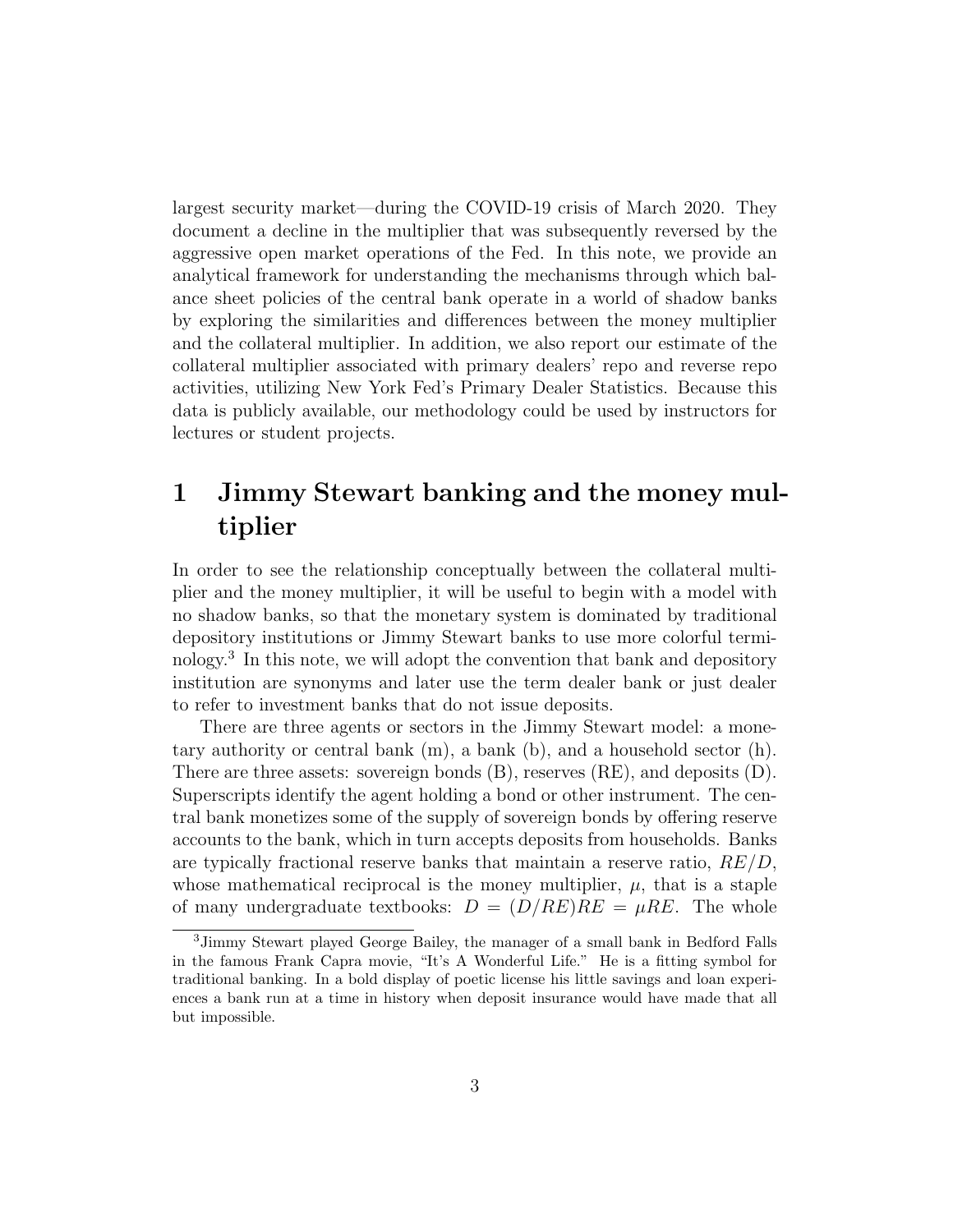

Table 1: Traditional Jimmy Stewart banking. Bonds are represented by B, reserves by RE, deposits by D and net wealth by  $J<sup>h</sup>$ .

system is best visualized by a set of interlocking balance sheets as in Table 1.

The household sector does no borrowing in this stripped-down set-up so its net worth,  $J<sup>h</sup>$ , consists of its holdings of money and bonds. A natural extension of the model adds loans to the private sector to the liability side of the household balance sheet. The term household is just illustrative and the sector could include corporate businesses or non-bank financial institutions.

It is customary to ignore bank capital (aka equity) in accounting exercises involving the T-accounts of a banking system. Presumably the banks do generate a return on equity through the net interest margin between the return on their assets and the cost of funding through deposits. The idealized world portrayed here might represent the real world of U.S. banking immediately after World War II when commercial banks held sizeable amounts of war debt in the form of Treasury bonds. It is also customary to emphasize the role of new loans to the private sector in generating a money multiplier but we have abstracted from that choice in order to keep the focus on the parallel between the money multiplier under Jimmy Stewart banking and the collateral multiplier under shadow banking.

The reserve ratio can be set by central bank policy but that is not necessary or even realistic.<sup>4</sup> In many countries (including the U.S. after March 26, 2020), there is no official reserve ratio and banks find their own desired ratio based on liquidity management practices. While in old textbooks and in some banking systems (particularly in emerging market countries) reserve ratios are used for conducting monetary policy, this has not been common practice in the developed economies. We simply take the reserve ratio as

<sup>4</sup> In practice, before the global financial crisis of 2008-09 the reserve ratio facilitated control by the Fed over the overnight interbank market for fed funds. By maintaining a controlled scarcity of reserves that forced the banks to trade funds in order for the system to settle in the fed funds market, the Fed was able to manage the policy rate effectively by injecting or draining reserves through overnight repo operations. This note is focussed on balance sheet policies and leaves interest rate policy aside.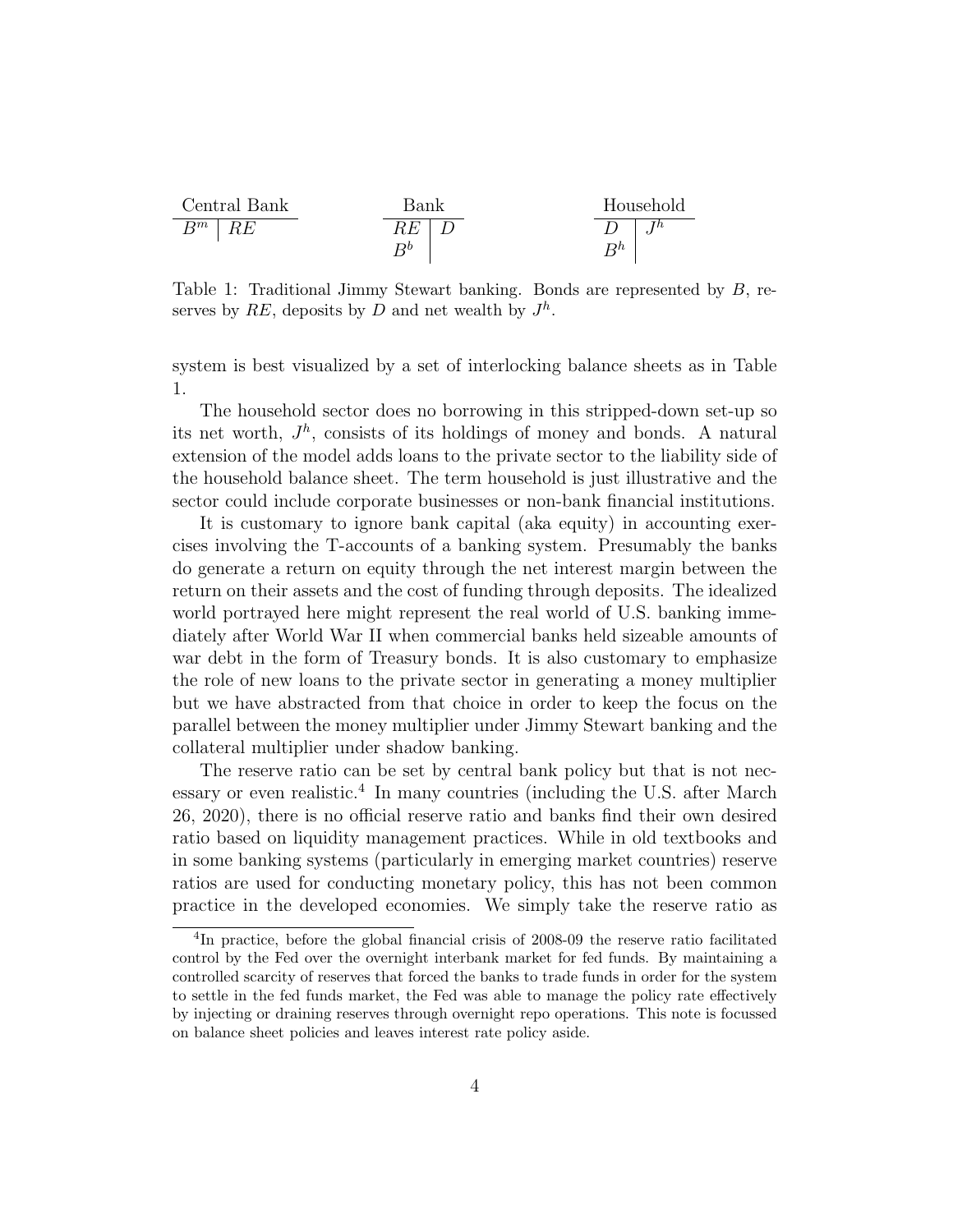fixed and ask how the credit system accommodates changes in the central bank balance sheet. The money multiplier is a useful tool for framing the answer. Importantly, like all accounting tools its causal structure is open to alternative interpretations.

The money multiplier has drifted out of favor in macroeconomics (Carpenter and Demiralp, 2012), perhaps because of its association with oldfashioned monetarism, but that should not deter us from embracing it as a useful statistic.<sup>5</sup> Most modern macroeconomics treats the money supply as a residual and regards money as effectively endogenous in a world where central banks target interest rates (prices) and let quantities adjust. Yet Adrian and Shin (2010) argue that in a world of shadow banking, monetary aggregates (and, we will see, derivative statistics like the collateral multiplier) assume increased significance, not so much for monetarist or quantity-theoretic reasons but because they register prevailing credit conditions, and we will try to remain mindful of this perspective.

It is easy to show using the balance sheet identities that the money multiplier in a world of Jimmy Stewart banking expresses a ratio between monetized debt and the debt that is held by the banking system as a whole or specializing to our model:

$$
\mu = \frac{B^m + B^b}{B^m}
$$

An open market operation,  $\Delta B^{m}$ , initiates a balance sheet adjustment by the banks that creates or extinguishes their deposit liabilities. This is the basis for the money multiplier. Textbook accounts usually assume that an open market purchase will generate excess reserves that give rise to loans to the private sector. Each new loan then creates a deposit elsewhere which redistributes some of the excess reserves and generates yet more loans and yet more deposits, thus creating a multiple deposit creation process. Yet the same logic works in our model where excess reserves purchase bonds, subject to the proviso that households own sufficient bonds to accommodate

<sup>&</sup>lt;sup>5</sup>The quantity theory of money proferred by monetarists asserts that the monetary authority controls reserves and that reserves make loans and thus deposits; money is exogenous. In a world of endogenous money, loans make deposits and reserves either adjust or banks innovate to economize on existing reserves. This clash of visions is as old as economics, going back before the Currency and Banking Schools of the nineteenth century. Both visions agree on basic accounting principles so they offer alternative interpretations of the causal structure of the money multiplier.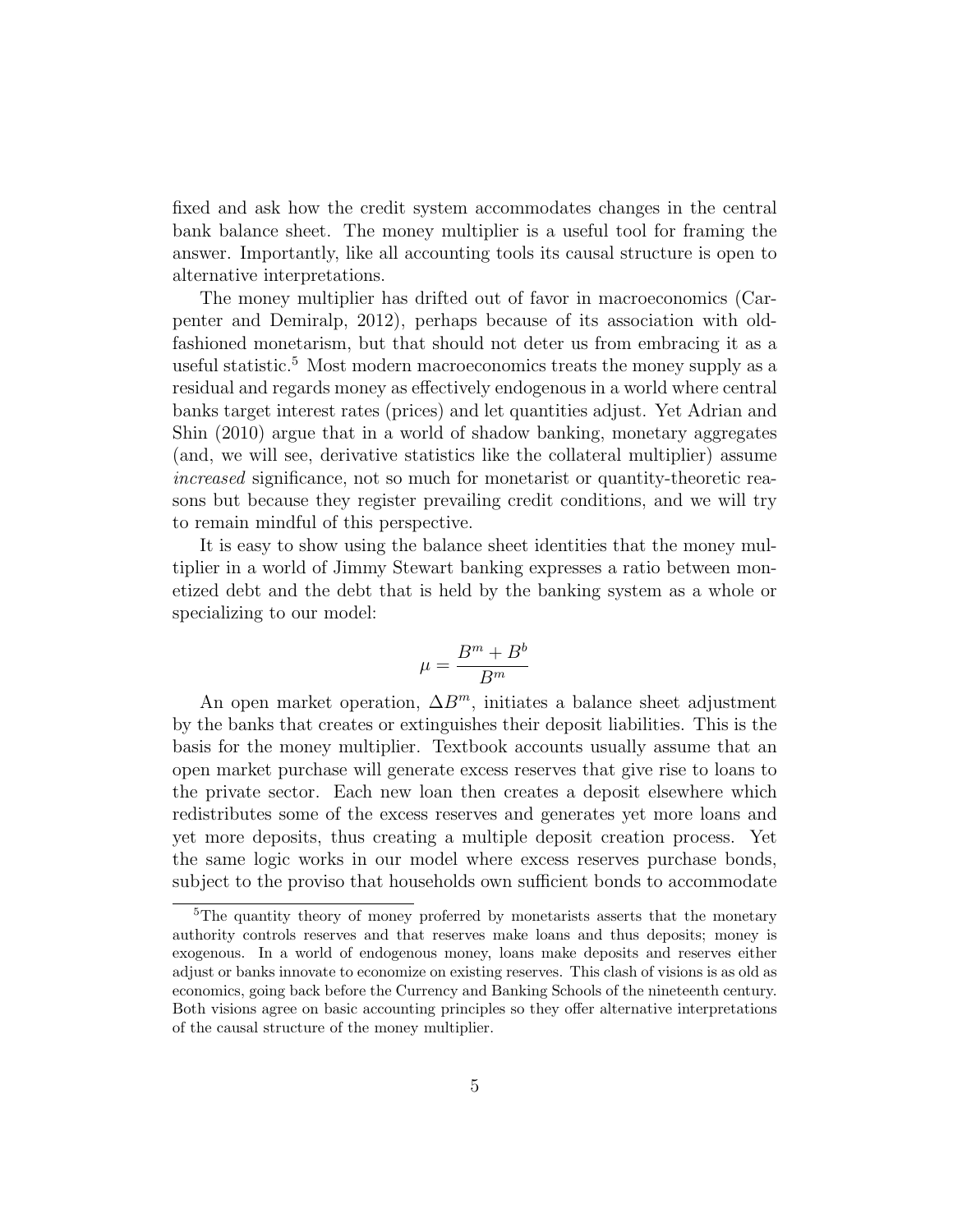a bank balance sheet expansion that generates an increase in deposits.<sup>6</sup> If, for example, the central bank buys a bond from a bank, the excess reserves that result will be used to purchase a bond from the private sector, resulting in a deposit and the migration of some excess reserves to another bank perhaps. These reserves will also be used to purchase a bond, thus resulting in a cascade of loans and deposits through a system of multiple banks. Yet the logic works just as well if there is just one single "Wicksellian" bank on whose books all transactions clear and settle.

The money multiplier can also be interpreted as a measure of the balance between "outside money" (deposits that fund bank reserves) and "inside money" (deposits that fund the bank's securities holdings) in the manner of Gurley and Shaw. This distinction is clearest when the banks lend to the private sector, generating money that is inside because it transforms the private liabilities of one agent into the assets of another. But sovereign bonds are at some level the responsibility of the private sector which must pay taxes to service them (we have abstracted from this), so they are in a sense being transformed into inside money. Reserves, on the other hand, are outside assets that are no one's liability.

In this model, it is clear the money multiplier measures the ability of the banking system to intermediate sovereign debt by issuing short term liabilities (deposits) against its long term assets. If more sovereign debt is held in the banks proper, open market operations have greater leverage over the portfolios of households as a result of this maturity transformation. For a given open market operation,  $\Delta B^m$ , we have:

$$
\Delta D = \mu \Delta B^m \qquad \Delta B^h = -\Delta D \qquad \Delta B^b = (\mu - 1)\Delta B^m \,.
$$

Notice that monetary policy works by forcing the households to rebalance their portfolios (their net worth is held constant) which presumably will result in the kind of asset market effects captured by the LM curve.<sup>7</sup> The presence

<sup>6</sup> If households own no bonds, an open market purchase will only allow for an increase in deposits if the private sector is allowed to borrow from the banks, giving them an asset to support lengthening of their own balance sheets. This is the traditional textbook approach. Note that it requires a strong assumption that there is a robust demand for new loans.

<sup>&</sup>lt;sup>7</sup>Many modern texts do not cover the LM curve these days since it assumes monetary authorities target the money supply rather than the interest rate. For readers unfamiliar with the LM curve, it represents asset market clearing, with  $L = M$  representing money demand and supply. An increase in the supply of money and corresponding decrease in the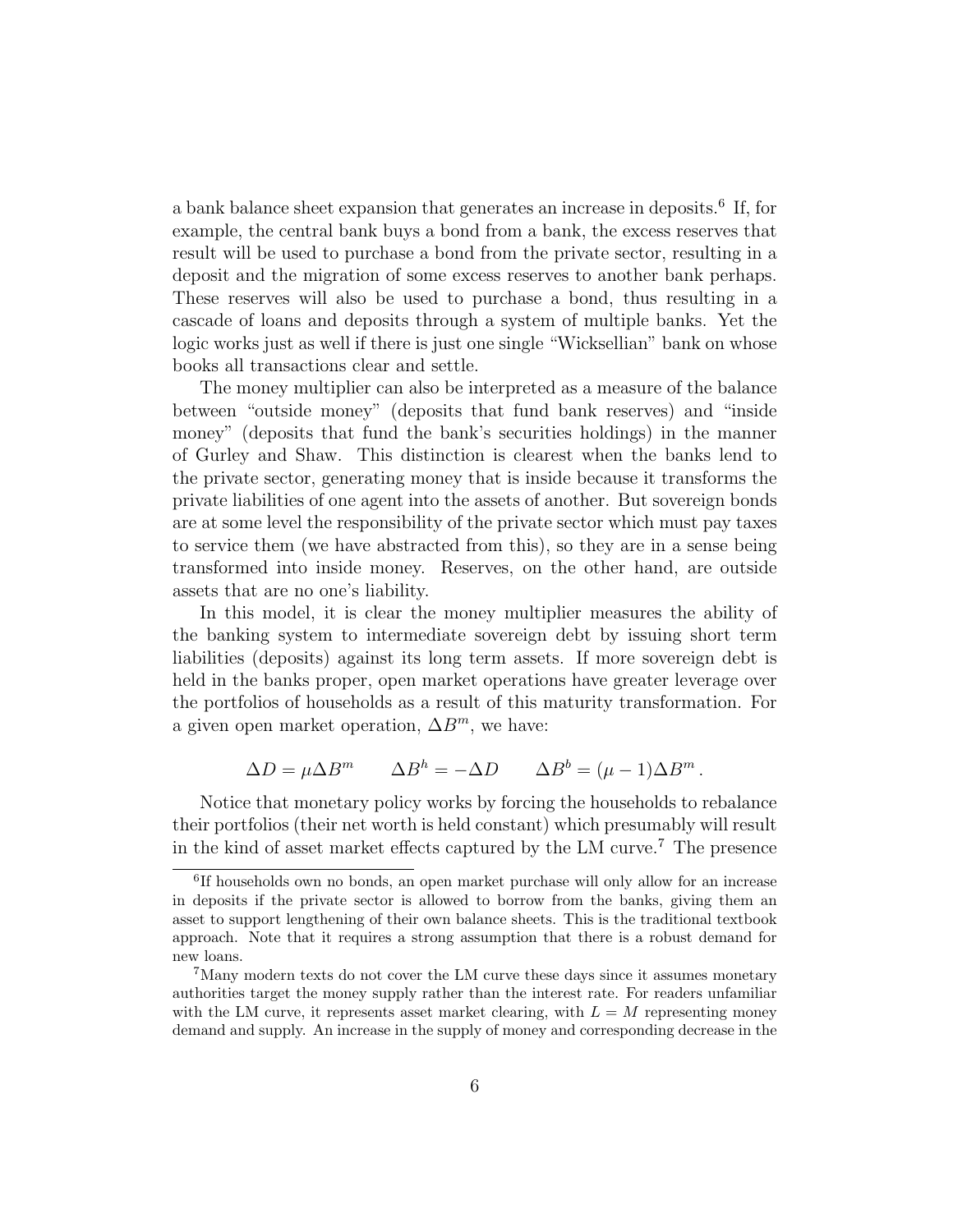of a banking system in effect amplifies these portfolio shifts, relative to a baseline world with no maturity transformation performed by banks at all (in which case the multiplier is just unity). In the case of a stimulative open market purchase, this is because the banks are also buying bonds from households (the last term above), thus increasing the amount of sovereign debt that is monetized. In the case of a shortening of the central bank balance sheet, the same logic works in reverse of course.

If we included loans to the private sector in the model, we would see that monetary policy also works by freeing up or restricting the balance sheet space of banks. An open market purchase of bonds from banks (or households) frees up space for loans. This is a slightly different, possibly complementary way of thinking about the transmission mechanism of monetary policy, in this case through its direct quantity effects on the provision of credit rather than through asset prices. This mechanism is sometimes called the bank lending or credit channel in macroeconomics (Adrian and Shin, 2010). The last equation in the list above could be modified to reflect how the money multiplier expresses the capacity of banks to lend (assuming banks hold only reserves and loans):  $\Delta (LOANS) = (\mu - 1)\Delta B^{m}$ .

The money multiplier is best understood as an accounting metric that describes how a financial system generates liquidity given its main structural elements, such as the bank reserve ratio, capital, and leverage.

If the banking system is not intermediating sovereign debt, the money multiplier is unity. In this case, the bank is providing clearing and settlement services, full stop. For purposes of constructing a model of a shadow banking system, this is an appropriate abstraction that we take up in the next section.

# 2 Shadow banking and the collateral multiplier

The term shadow banking was apparently coined only a few years before the global financial crisis of 2008-09 brought this new species of credit system to our attention.<sup>8</sup> Traditional banks originate loans to the private sector

supply of bonds should lower the market-clearing interest rate, all else equal. An increase in the level of output, holding asset supplies constant, should result in a higher interest rate due to the increased transactions demand for money.

<sup>8</sup>Paul McCulley is usually credited with this neologism when he was an economist at PIMCO.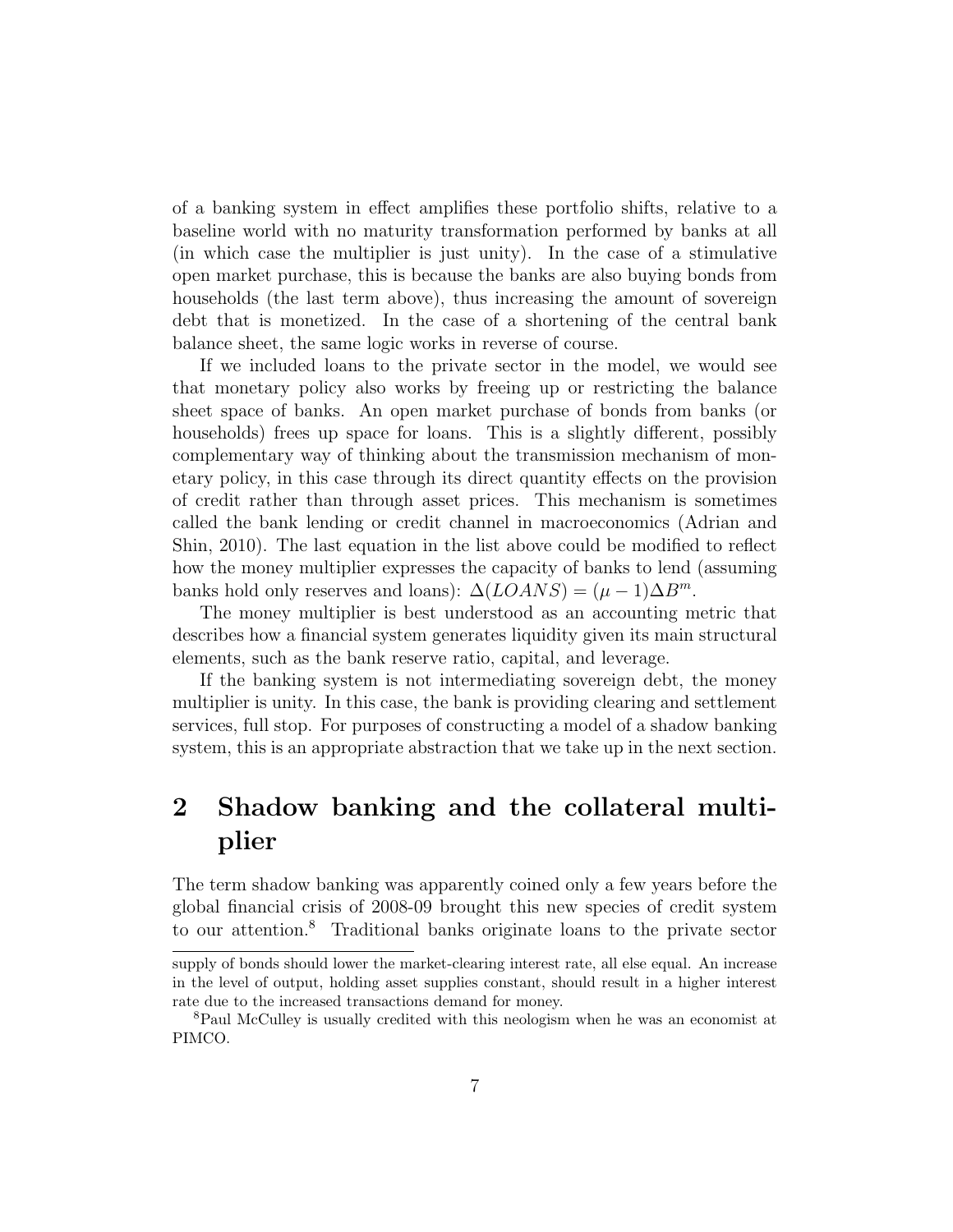and hold them to maturity, and indeed Jimmy Stewart's character George Bailey explains that business model better than most textbooks. Shadow banks by contrast originate loans but then distribute (sell) them, typically to investment banks which securitize a pool of loans (or other revenue stream generators) and issue tranches of bonds to the capital markets. The credit system provides capital market lending but relies heavily on money market funding of the securities it creates.

Perhaps nothing better symbolizes the transition from the traditional bank-centered credit system to shadow banking than the Federal Reserve's decision to compile and publish prevailing rates in the three most visible segments of the repo market (tri-party, bilateral, and GCF). These repo rates, including the Secured Overnight Funding Rate (SOFR) that has been selected to become a reference rate in place of LIBOR, are closely watched as became apparent during the money market turbulence of September 2019. The fed funds market, once the center of attention, is now only one of several money markets competing for the attention of monetary policy makers.<sup>9</sup>

We can model a shadow banking system by treating the banks as warehouse banks or narrow banks that hold reserves and issue deposit liabilities. The banks perform the critical functions of clearing and settlement for the shadow banking complex. The money multiplier is thus unity. In life, of course, banks do hold sovereign debt securities, for example as a form of the high quality liquid assets (HQLA) required by Basel III's Liquidity Coverage Ratio (LCR), as well as other assets including loans.

The household sector holds deposits and shadow bank deposits, S. It now makes sense to think of the "household" sector as a cash portfolio manager  $(cash PM)$  like an institutional cash pool.<sup>10</sup> Shadow money takes the form of shares,  $S$ , in an intermediary like a money market mutual fund,  $mf$ , which invests cash in the repo market. This is the proximate source of money market funding for the shadow banking system shown as the last row in

 $9$ The model that follows abstracts from two features of the shadow banking system that are significant: its global nature, and its extensive use of derivative instruments like interest rate or exchange rate swaps. While the domestic system settles through the repo market that we will highlight, the global eurodollar market settles through FX swaps. Moreover, dealer banks make markets in derivative instruments by intermediating between both sides of swap trades for example.

<sup>10</sup>Pozsar (2011, 2014) describes how institutional cash pools have driven the rise of shadow banking through their need for safe cash equivalents. The terms cash PM and risk PM are also his.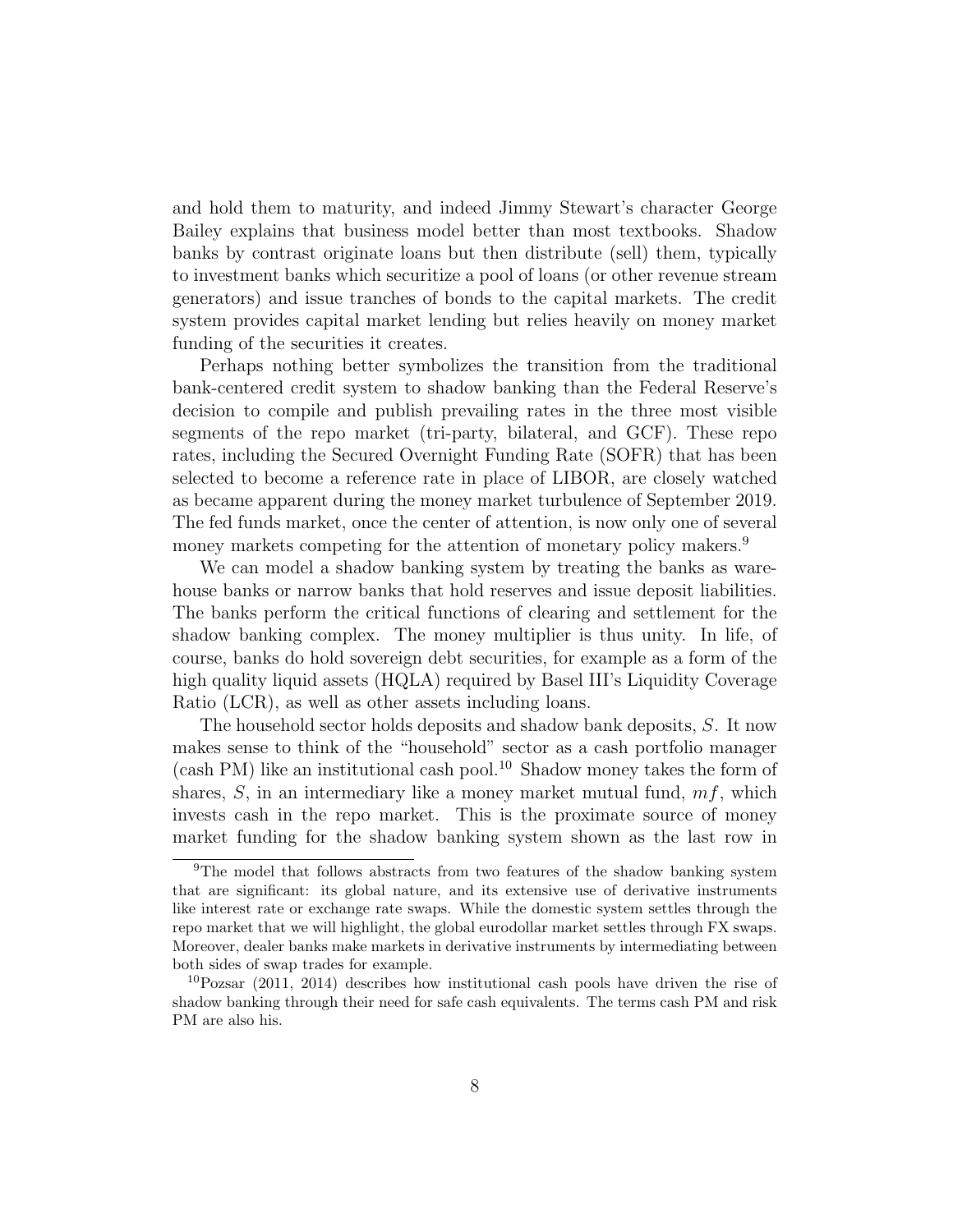

Table 2: Shadow banking. Money market mutual fund shares are represented by S, repo borrowing by R, and repo lending by RR, with T and M identifying the trading book or the matched book. The dealer bank funds the asset manager,  $R^{hf} = RR^d$ . The money market mutual funds the dealer bank,  $R^d = R_T + R_M =$  $RR^{mf}$ .

Table 2.

We represent repo borrowing with the symbol  $R$  and reverse repo lending with the symbol  $RR$ . In repo borrowing, cash lenders receive securities as collateral so that in the event of default on the cash loan they can sell the collateral and recover their funds. In practice, repo borrowing is overcollateralized by an amount known as the haircut, which provides an extra margin of safety for cash lenders. Indeed, there is a structure to haircuts, and in some markets such as GCF Repo they are zero. We abstract from haircuts in our model at the cost of ignoring the inherently hierarchical nature of money.<sup>11</sup>

At the heart of the shadow system lie the dealer banks, d. They are market makers in the capital markets. As such, they hold an inventory of bonds in their trading book and finance them with repo borrowing,  $B^d = R_T$ . The dealer banks are also market makers in money markets, supplying reverse repo funding,  $RR<sup>d</sup>$ , to the risk portfolio managers we will label hedge funds  $(hf)$  for concreteness. Dealers supply reverse repo loans to the risk PMs by sourcing repo funds from the cash PMs. They run a matched book in

<sup>&</sup>lt;sup>11</sup>See Mehrling  $(2012)$  for insight into the hierarchical nature of money and credit. Some repo lending is motivated by a desire to obtain a specific security, for example to cover a short position, and in this case the interest rate (called a special repo rate) will lie below the rate for repo trades where any security in a broad class such as Treasury bonds is accepted (called general collateral or GC repo). We are assuming all trades take place in this GC repo market. At the other extreme are securities lending trades, where cash is the collateral and the haircut is often greater than one to protect the securities lender. Securities lenders in effect then "rehypothecate" much of the cash collateral into the triparty repo market.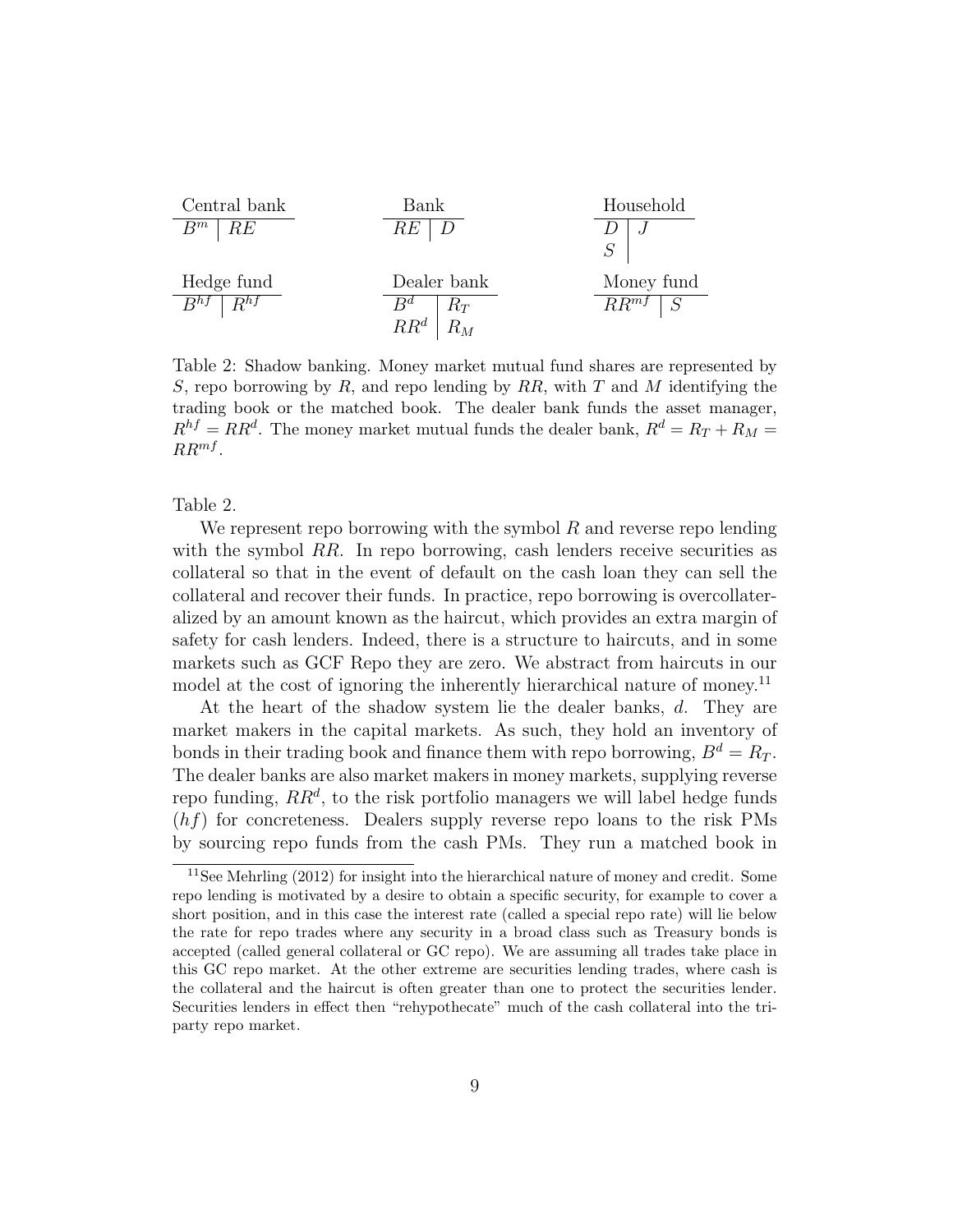repo, so we label dealer bank matched book borrowing  $R_M = RR^d = R^{hf}$ . Total dealer repo is  $R^d = R_T + R_M$ . Obviously, shadow banking institutions maintain accounts with the banks for clearing and settlement purposes but we can abstract from those in what follows because their balances net out in the transactions we cover. Repo lending and borrowing is short-term, typically overnight, so positions are being rolled on a continuous basis.<sup>12</sup>

This schematic representation maps faithfully into real-world U.S. financial institutions. Dealer banks typically lend substantially to risk PMs, and take in collateral that is eligible for rehypothecation. Much of this activity takes place in the bilateral sponsored repo space where trades clear through FICC on a "delivery versus payment" basis, but there is also a substantial bilateral repo market which clears on the books of the dealers.<sup>13</sup> Dealers use the collateral in to raise funds in the tri-party repo market, mostly from money market mutual funds.<sup>14</sup> In tri-party repo, a custodian bank (Bank of New York Mellon in the U.S.) settles trades, as well as provides various other back-office services such as valuation or margining, but unlike GFC and FICC DvP repo there is no CCP. Once the collateral originating in the bilateral repo market reaches the tri-party platform, the chain of rehypothecation ends.<sup>15</sup>

Moreover, the Fed's serial Quantitative Easing (QE) programs after the global financial crisis of 2008 did rely heavily on purchases of U.S. Treasuries from primary dealers and from the "household and nonprofit institution" sector in the Financial Accounts of the U.S., which includes domestic hedge funds and other leveraged asset managers, as Carpenter et al. (2015) report.

One important way in which this model departs from real-world structures is that it ignores intrasectoral trading among dealer banks. In practice,

<sup>&</sup>lt;sup>12</sup>Stigum and Crescenzi (2007) provides a detailed account of the repo market, including the instrumentalities of matched book dealing.

<sup>&</sup>lt;sup>13</sup>One advantage of the FICC DvP repo platform is that dealers can net offsetting trades since all trades are novated to FICC, making them nettable under GAAP rules. FICC acts as a central clearinghouse or counterparty (CCP). Tri-party agents do not act as central counterparties. Tri-party and sponsored repo are measured well but uncleared bilateral repo remains statistically unreported.

<sup>14</sup>Securities lenders are the other main source of funding in tri-party repo.

<sup>&</sup>lt;sup>15</sup>There is also an interdealer market attached to the tri-party platform, the GCF Repo market, where non-primary dealers who don't have ready access to tri-party repo can borrow from primary dealers who do. This was the market where the stresses in the shadow system first surfaced in the repo spikes of December 2018 and famously September 2019.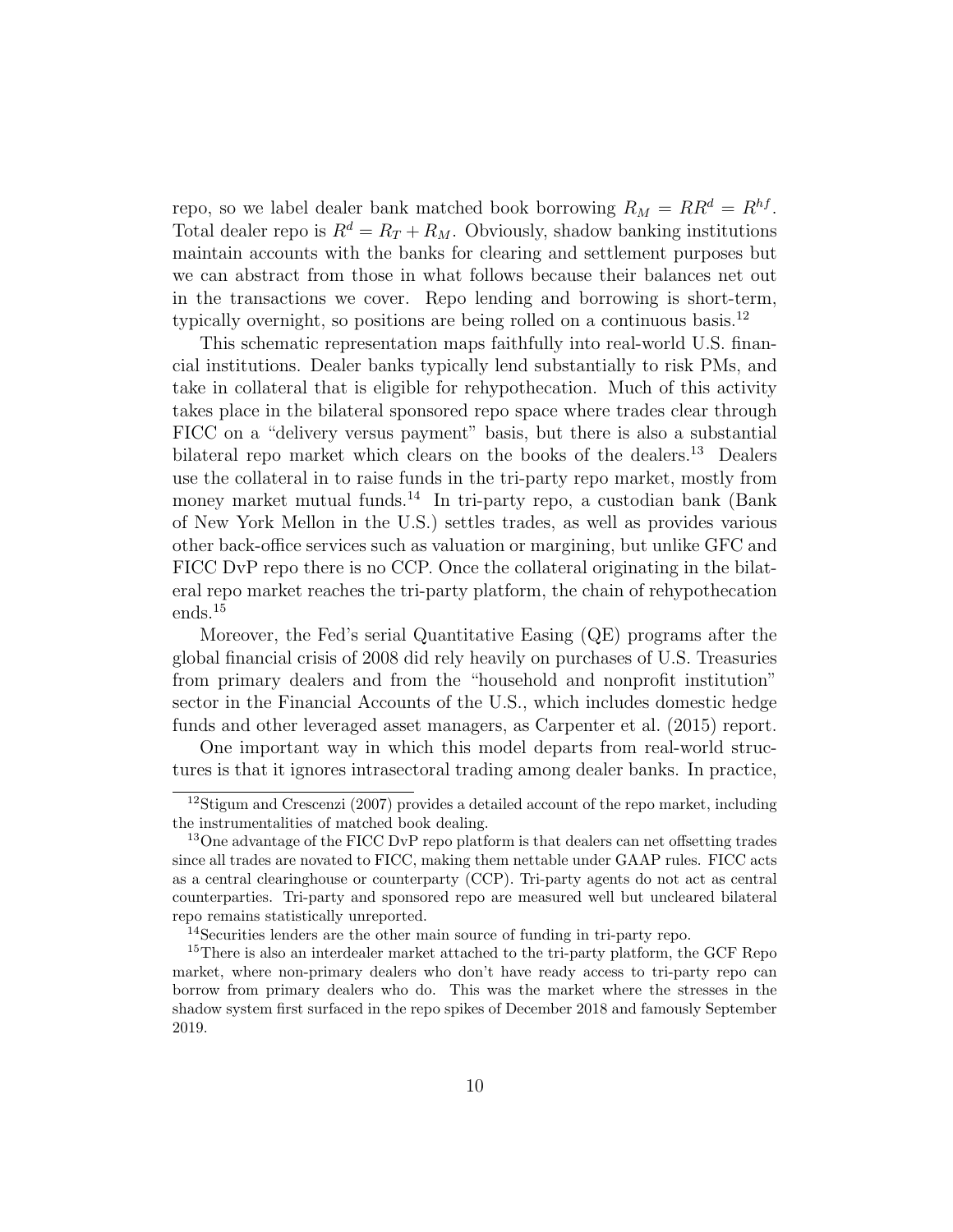collateral circulates within the dealer bank network through chains of rehypothecation. Thus, the matched book of the sector as a whole can exceed the repo lending to the asset managers, or  $RR^d > R^{hf}$ . We provide a formal model of intrasectoral matched book trading in section 4. Another omission, stemming from our narrow-bank simplification, is that in practice large money center commercial banks hold substantial reserves in excess of their deposits and they play an important role in the repo markets, particularly in the inter-dealer GCF repo segment. This became apparent during the September 2019 repo spike that was widely discussed in the financial press.

When the dealer banks take long positions in securities that are eligible for use as collateral, those securities are unencumbered. In our model, unencumbered collateral is hypothecated in repo borrowing to fund the trading book of the dealers. This repo borrowing uses unrehypothecated collateral. The dealers matched repo book, on the other hand, is entirely supported by collateral sourced through reverse repo trades with asset managers and then rehypothecated (making it encumbered).<sup>16</sup> The collateral multiplier proposed by Infante et al. (2020) is the ratio of the total repo liabilities of the dealer banks to their unrehypothecated repo or

$$
c = \frac{R_T + R_M}{R_T}.\tag{1}
$$

One way of conceptualizing this accounting ratio is that it effectively measures (one plus) the ratio of the dealer bank's matched book to its trading book.<sup>17</sup> An alternative interpretation might be extended to the categories of outside money (bonds held outright) and inside money (rehypothecated bonds) that we applied to the traditional banking system.

<sup>16</sup>Some repo agreements may encumber collateral by design.

<sup>&</sup>lt;sup>17</sup>In reality, there are other sources and uses of collateral through securities financing transactions, including securities borrowing, collateral swaps, prime brokerage loans, variation and initial margin for derivatives, customer shorts, and firm shorts. As an aside, it is worth observing that the multiplier for non-Treasury collateral reported by Infante et al. (2020) is considerably lower than the multiplier for Treasury securities. This is another example of the hierarchical nature of money and credit that has been suppressed in the model.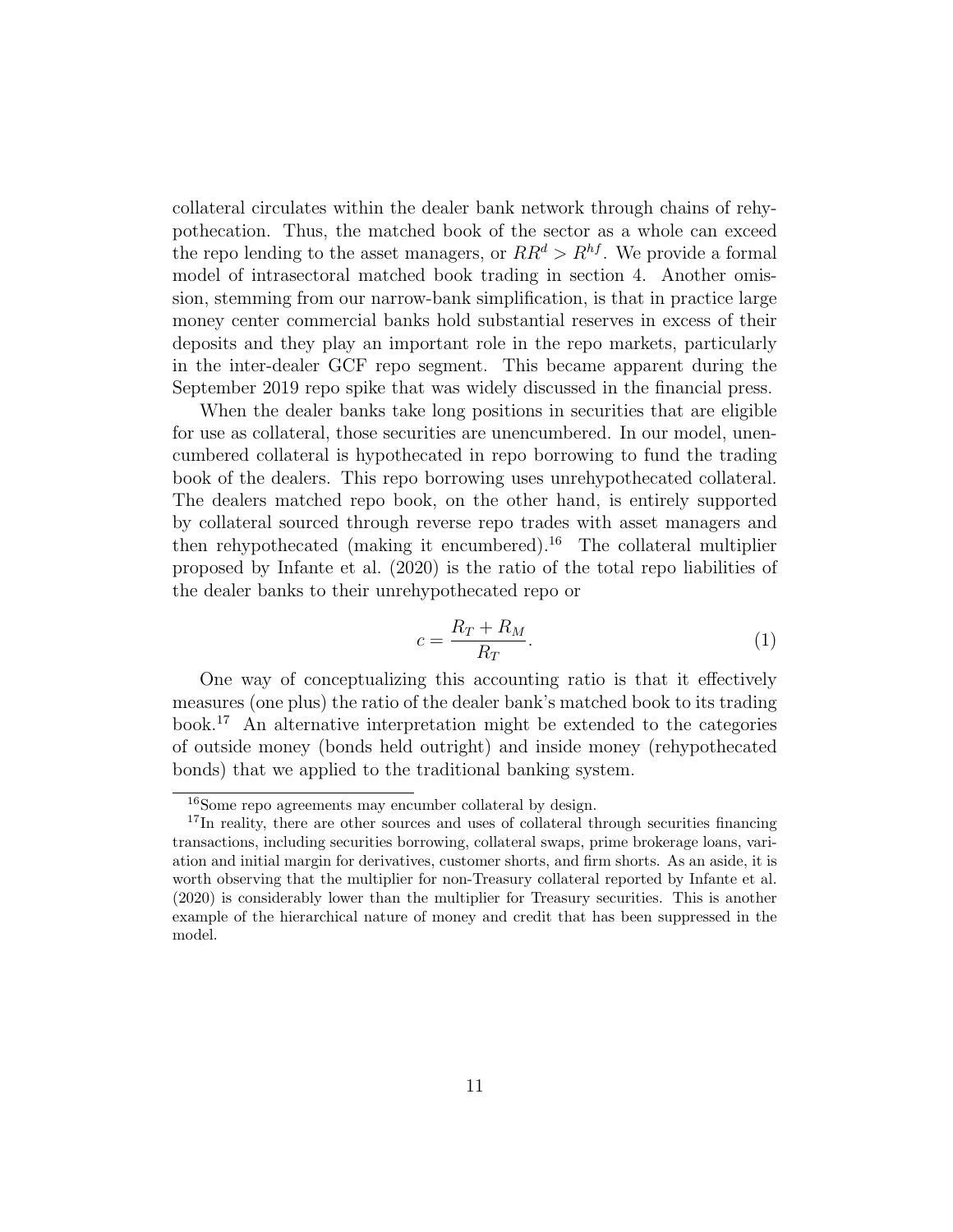## 3 The multipliers compared and contrasted

As Infante et al. (2020) point out, there is a parallel between the collateral multiplier and the money multiplier. The shadow banking system generates a money-like liability, dealer repo, using a base of securities held outright that are analogous to bank reserves (base money) in the traditional banking model. We can go a step further since the liquidity created through shadow banking shows up on the balance sheet of the cash PM as shadow money, S. And we can see by looking through the balance sheets that  $S = cB^{d}$ .<sup>18</sup>

From this it follows that open market operations have opposite effects on the two forms of money since

$$
\Delta S = c \Delta R_T = \Delta R^d = -\Delta B^m = -\Delta D.
$$

Infante and Saravay (2020b) present one interpretation of the collateral multiplier based on the length of the chain of rehypothecation, which we explore below in section 4. This is perhaps analogous to the textbook narrative in which the money multiplier emerges through a series of loan-deposit-loan transactions which distribute new reserves from bank to bank through the banking system. But there is nothing about either multiplier that demands this interpretation. It is indeed true that the same security can be and usually is used as collateral in multiple repo trades simultaneously, but the collateral multiplier is best seen as an accounting measure of the ability of the shadow system to intermediate sovereign debt securities by creating shadow money, just as the money multiplier measures the ability of a traditional banking system to intermediate debt by creating deposits.<sup>19</sup> It works just fine with Wicksellian shadow banks and short chains of rehypothecation.

But there is a critical difference in how central bank balance sheet operations work in the two idealizations. Consider a reduction in the central bank's

<sup>&</sup>lt;sup>18</sup>In practice, the shadow banking system creates shadow money by monetizing a range of private assets, including various forms of asset-backed securities, so the shadow money system is *not* limited by the dealers' bond holdings,  $B<sup>d</sup>$ . In the Jimmy Stewart world, the money supply is limited by the reserves injected by monetizing sovereign debt,  $B^m = RE$ , assuming a constant reserve ratio.

<sup>19</sup>The minimal representative collateral chain might involve a non-primary dealer reversing in a Treasury in the bilateral repo market, rehypothecating that to raise funds from a primary dealer, perhaps in the GCF Repo market, which then reuses/repledges it in the tri-party market, for a total of two links.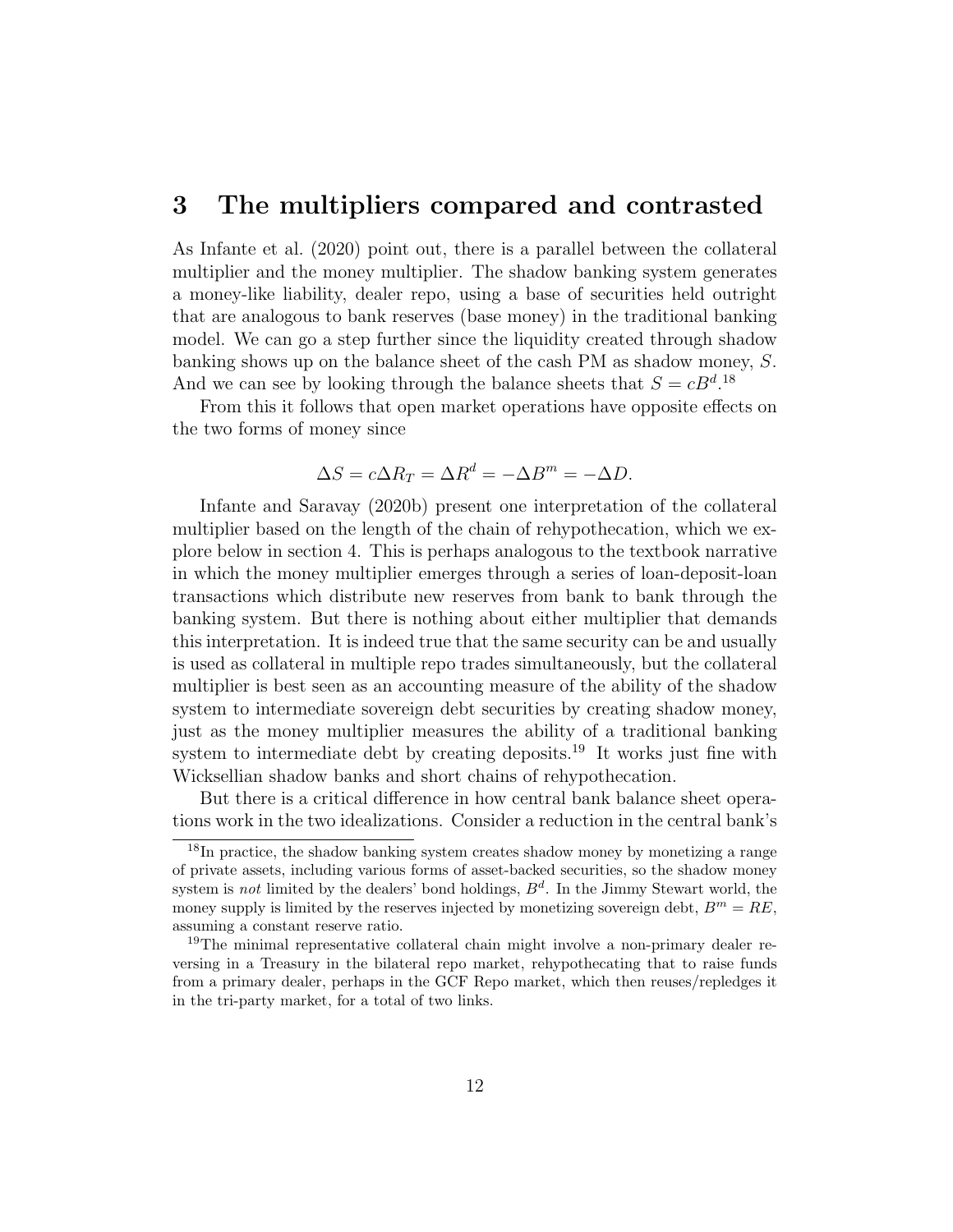balance sheet, as in the reversal of QE called taper.<sup>20</sup> In a Jimmy Stewart world, this would drain reserves, reduce deposits, and effect a rebalancing of household balance sheets toward bonds. For every dollar of open market purchases, banks would need to sell off  $\$(\mu-1)$  of bonds to households. The policy works by shifting assets out of the banking system.

In a shadow banking world, reverse QE (selling bonds) works by shifting assets out of the warehouse bank into the shadow banking system, putting pressure on it to monetize the bonds that must be absorbed on the balance sheets of dealers and risk PMs.<sup>21</sup> The cash PMs experience taper as a forced rebalancing of their portfolios, away from deposits and toward shadow money.

Indeed, in this stylized shadow banking model, the money supply consists of the sum of deposits and shadow money, and it is unaffected by traditional open market operations.<sup>22</sup> The supply of money depends only on the (assumed fixed) supply of sovereign debt:  $D + S = RE + R^d = B^m + B^d + B^{hf}$ . In contrast to the traditional banking system, where the supply of money depends on a specific form of state liability, central bank reserves, in an idealized shadow banking world the supply of money depends on the total liabilities of the consolidated government.<sup>23</sup> This insight would of course need to be modified in practice to account for sovereign debt held outside the shadow banking complex.

Open market sales (taper) require the shadow bank complex to absorb more bonds, and issue more shadow bank money. The collateral multiplier measures how that absorption is distributed between the dealer banks and risk PMs. From this perspective, it is not surprising that the collateral multiplier has declined substantially over the period of large fiscal deficits

<sup>20</sup>Strictly speaking, taper refers to reducing new purchases of bonds and letting the existing stock of securities "run off" the balance sheet as they mature. The net result is a smaller balance sheet.

<sup>&</sup>lt;sup>21</sup>See section 5.1 for a more detailed demonstration of the consequence of reserve QE in a shadow banking world.

 $^{22}$ In the U.S., deposits and currency are captured by the M1 measure and retail money market funds are included in M2. Institutional money market funds are reported as a memorandum item and are not included in existing money measures; they had been included in the discontinued series M3. In December 2020, the Fed reports total checkable deposits to be about \$4.1 trillion and money market funds (including institutional funds) about \$3.9 trillion.

<sup>&</sup>lt;sup>23</sup>In a sense, this model bears resemblance to the national bank era before the Federal Reserve was created. New York banks and money center banks used Treasuries as reserve assets, and country banks used deposits in money center banks for reserve purposes.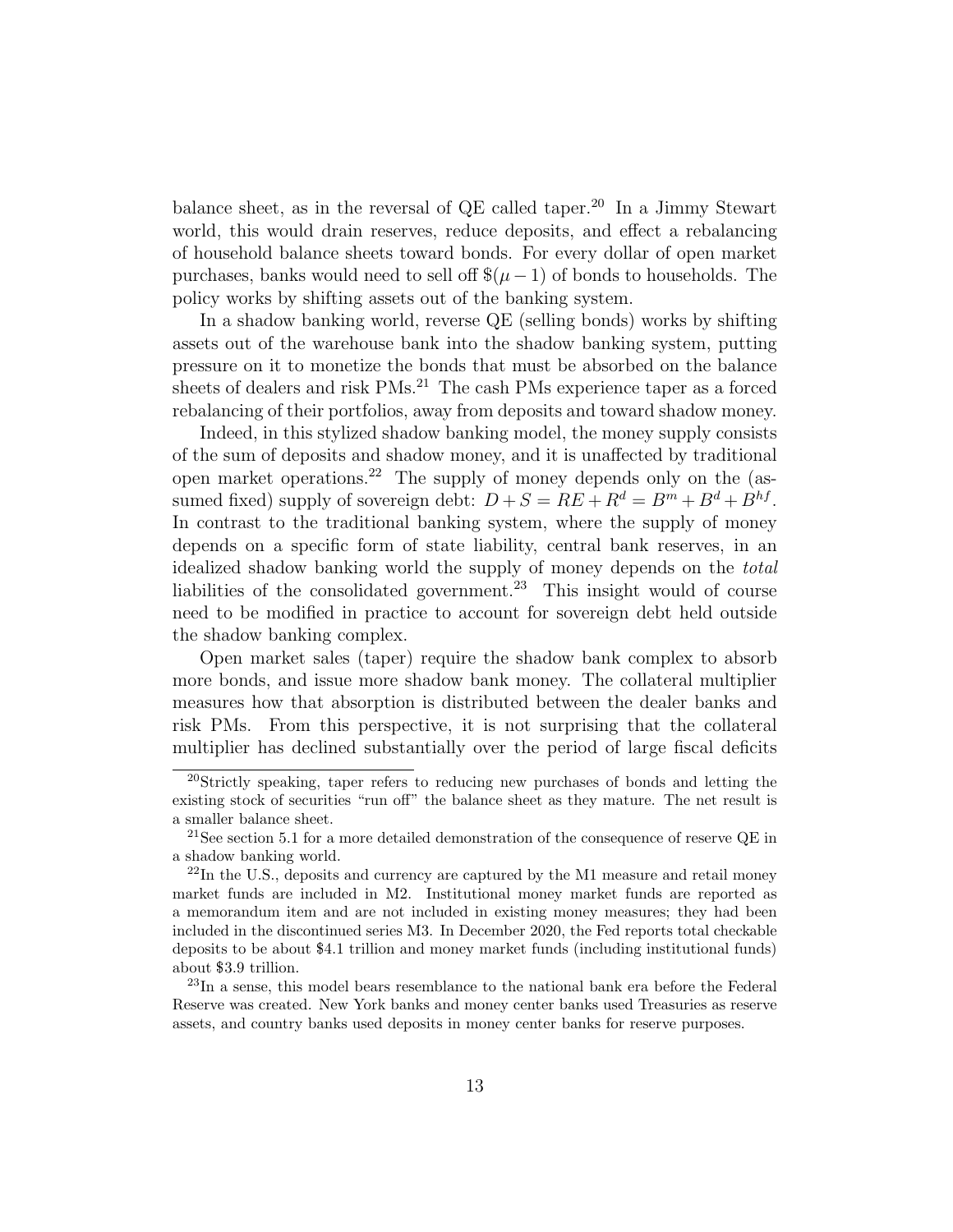and tapering by the Fed, as the shadow system's capacity to absorb securities has been tested.<sup>24</sup> It is also illuminating that the turbulence in the Treasury market caused by the COVID-19 shock of March 2020 brought down the multiplier further, since the shadow system was asked to digest a bolus of U.S. sovereign debt being unloaded by central banks, corporations, and hedge funds among others seeking to liquidate their bond holdings. Only after the Fed reversed course and initiated open market purchases in size did the multiplier begin to recover. In effect, the Fed used its balance sheet to backstop the bond market by acting as dealer of last resort (Mehrling, 2010).

Two institutional features of the Basel III regulatory framework have been particularly significant recently. The extended Supplementary Leverage Ratio, which limits the overall ratio of assets to bank capital for large bank holding companies, has constrained banks and dealers alike in their ability to take on more assets of any kind. The LCR, mentioned earlier, has encumbered collateral and inhibited dealers' ability to expand their matched book operations. Our model abstracts from bank capital (equity) and leverage. It also abstracts from the unsecured money market where the HQLA for dealer banks (US Treasuries) must be funded. Large bank holding companies include depository banks and dealer banks among their subsidiaries, and subject to some restrictions can source liquidity internally. Taken together, these restrictions suggest that the collateral multiplier is an important indicator of the balance sheet capacity of the shadow sector that might forewarn policy makers of impending dangers.

From the point of view of macroeconomics, open market purchases are putting pressure on the asset managers to take on more securities, presumably putting the same kind of pressure on asset markets (to raise prices and lower yields) that traditional LM-curve reasoning emphasizes.<sup>25</sup> But it is also clear that open market purchases free up balance sheet in the shadow bank complex and augment its ability to support capital market lending to the private sector. An important point dramatized by the collateral multiplier is that in our brave new world the bank lending channel of monetary policy

<sup>&</sup>lt;sup>24</sup>See section 6 where we report our measure of collateral multiplier. As can be seen, the overall trend is similar to the one reported inInfante and Saravay (2020b).

 $^{25}$ QE and its unwinding are aimed at changing the slope of the yield curve, mainly by affecting the term premia on longer duration bonds. Short term interest rates in the modern developed-world financial system are managed through central bank standing facilities, such as interest on reserves or central bank repo and reverse repo facilities. We have abstracted from these in our model in order to focus on balance sheet policies.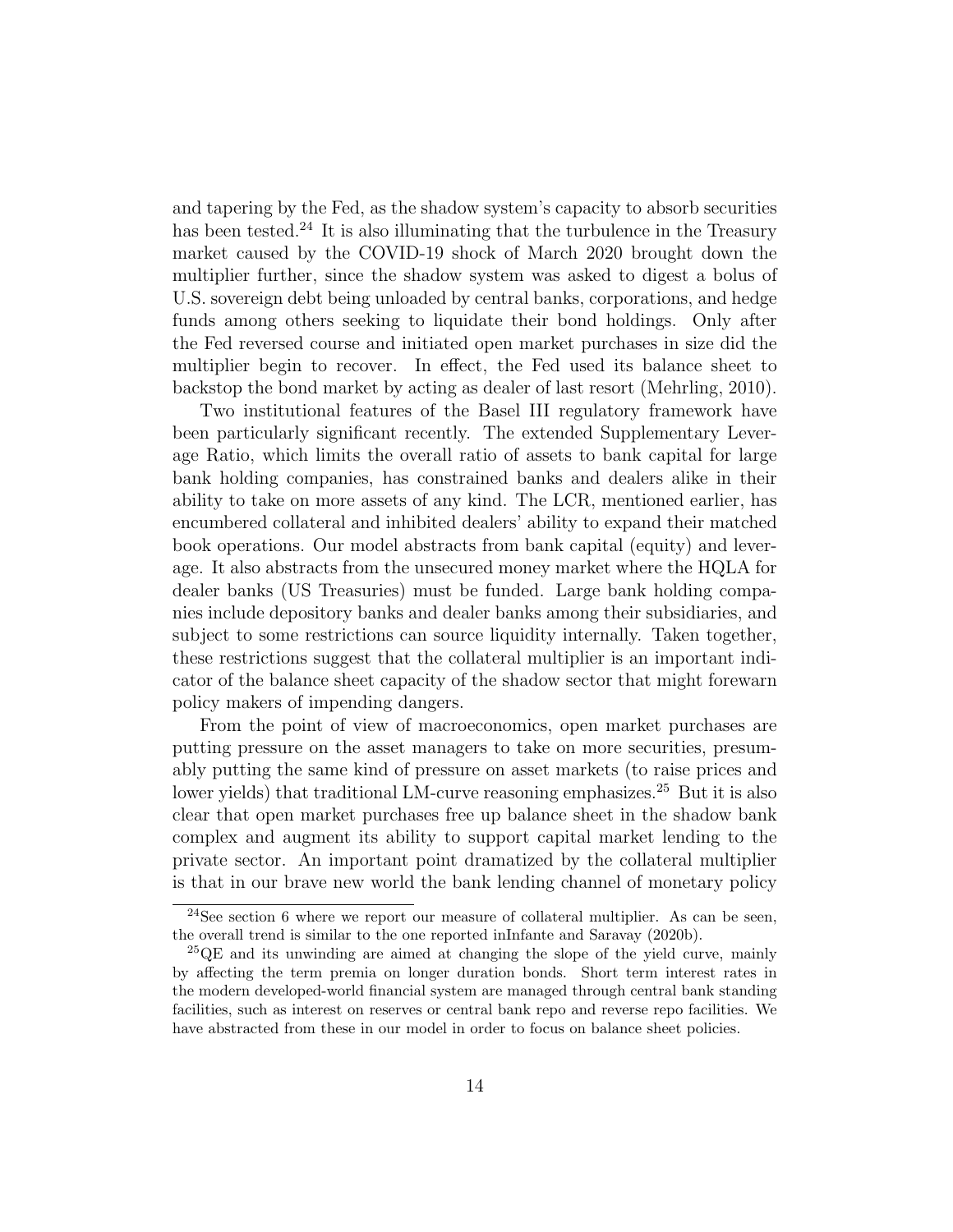runs through shadow banks.<sup>26</sup>

So far, to better focus on the shadow banks, we have treated Jimmy Stewart banks simply as warehouse banks or narrow banks by assuming the money multiplier to be unity. We can relax this assumption and easily merge the basic Jimmy Stewart banking model with the shadow banking model by returning bonds to the balance sheet of the bank. As in section 1, as long as the reserve ratio remains constant, deposits will be a constant multiple of reserves,  $D = \mu RE = \mu B^m$  and bonds will be  $B^b = (\mu - 1)B^m$ . The total amount of money created by this generalization will be  $D + S = \mu B^m + B^d +$  $B^{hf}$ .

As before, an open market operation by the central bank reallocates money between deposits and shadow money. The difference is that the money multiplier amplifies the effects. To see this, start from the balance sheet of the household or cash PM. With net worth constant, changes in deposits must be exactly offset by changes in shadow money,  $\Delta D = -\Delta S$ . An open market purchase increases reserves and induces the bank to expand its balance sheet, buying bonds and multiplying deposits in the process. Because it is sourcing bonds from the shadow bank complex, a given open market purchase results in a larger reduction in bond holdings of dealers and risk PMs (hedge funds) than would have occurred with narrow banks and a money multiplier equal to one. To be precise, the changes are

$$
\Delta B^{m} + (\mu - 1)\Delta B^{m} = \mu \Delta B^{m} = -(\Delta B^{d} + \Delta B^{hf}).
$$

The distribution of changes in bond holdings between dealers and hedge funds is, as before, determined by the collateral multiplier.<sup>27</sup>

## 4 Rehypothecation chains

Rehypothecation chains bear resemblance to the multiple endorsements that characterized bills of exchange in pre-modern finance.<sup>28</sup> However, the cred-

<sup>26</sup>Adrian and Shin (2010) emphasize that the bank lending channel in the context of shadow banks is more appropriately considered to be a risk-taking channel since dealer banks respond to monetary easing by increasing leverage in order to take on more risky assets.

<sup>&</sup>lt;sup>27</sup>From the change in deposits, we can work out the details:  $\Delta B^d = -(\mu/c)\Delta B^m$  and  $\Delta B^{hf} = -(\mu(c-1)/c)\Delta B^m.$ 

 $^{28}$ The bill of exchange more than any other financial instrument underwrote the Industrial Revolution, but like its cousin the banker's acceptance it dwindled in significance in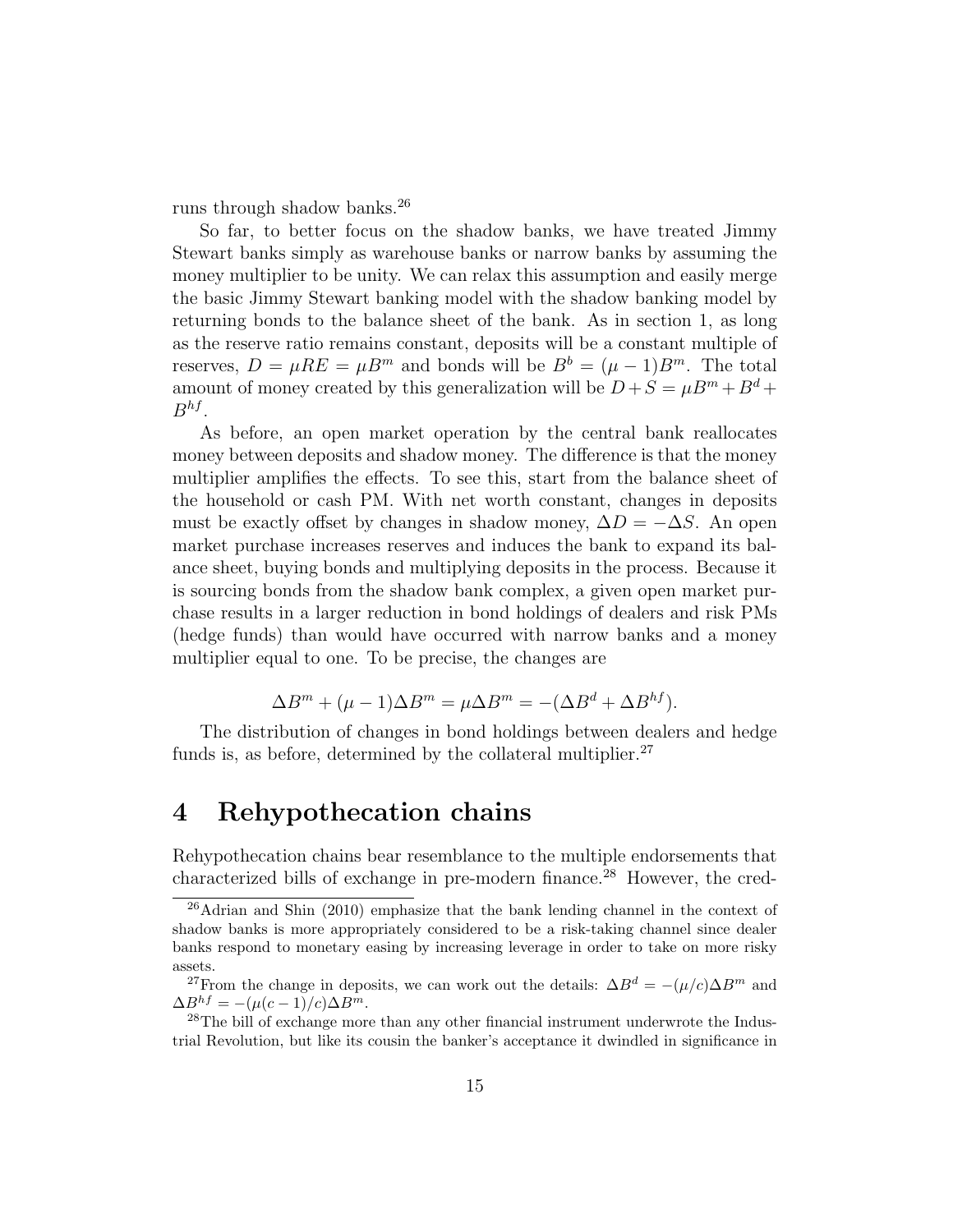itworthiness of a bill increases with the list of endorsers, while lengthening a chain of rehypothecation raises the possibility of a cascade of settlement failures (also known technically as "settlement fails"). Hence, some of the interest in re-use of collateral stems from its possible role fostering financial fragility.

#### 4.1 A model of interdealer repo

As mentioned, the basic model of shadow banking ignores repo trades among the dealer banks, which are important in practice. Here we provide some modeling of the multiplier in relation to the length of the collateral chains– i.e., the number of simultaneous repo trades supported by one security on average. Infante and Saravay (2020b) offer a formal model of interdealer repo that underwrites an interpretation of the collateral multiplier as a measure of the average chain of rehypothecation. Their exposition leaves out some mathematical details which we will provide using our own notation, dropping identifying superscripts and subscripts that are irrelevant.

Their model assumes no outside source of collateral such as the hedge funds in our basic model in section 2; all bonds are held by the system of dealers. One dealer bank borrows from outside the dealer network (from the money fund in our model), using as collateral its own bond holding,  $B_1$ , and collateral reversed in from a second dealer, which is also holding a bond,  $B_2$ , using it and collateral reversed in to borrow from yet a third dealer, and so on. Thus, the dealer system is structured like a series of Matryoshka dolls.

Assume all dealers in the system maintain the same collateral ratio,  $c =$  $R_i/B_i$  where  $R = R_T + R_M$  is total repo borrowing. Then dealer one's repo position is  $R_1 = cB_1$  and its reverse repo to dealer two is  $R_1 - B_1 =$  $(c-1)B_1 = R_2$  (recall that a reverse repo loan is booked as a repo liability for the counterparty). Dealer two can thus finance  $B_2 = (1/c)R_2 = ((c-1)/c)B_1$ . Continuing in this way through the dealer network, we can see that the total amount of bonds held by the system will be:

$$
B = \sum_{i=1}^{k} B_i = B_1 \sum_{i=1}^{k} \left(\frac{c-1}{c}\right)^{i-1}.
$$

In the limit as  $k \to \infty$ , this reduces to

the twentieth century.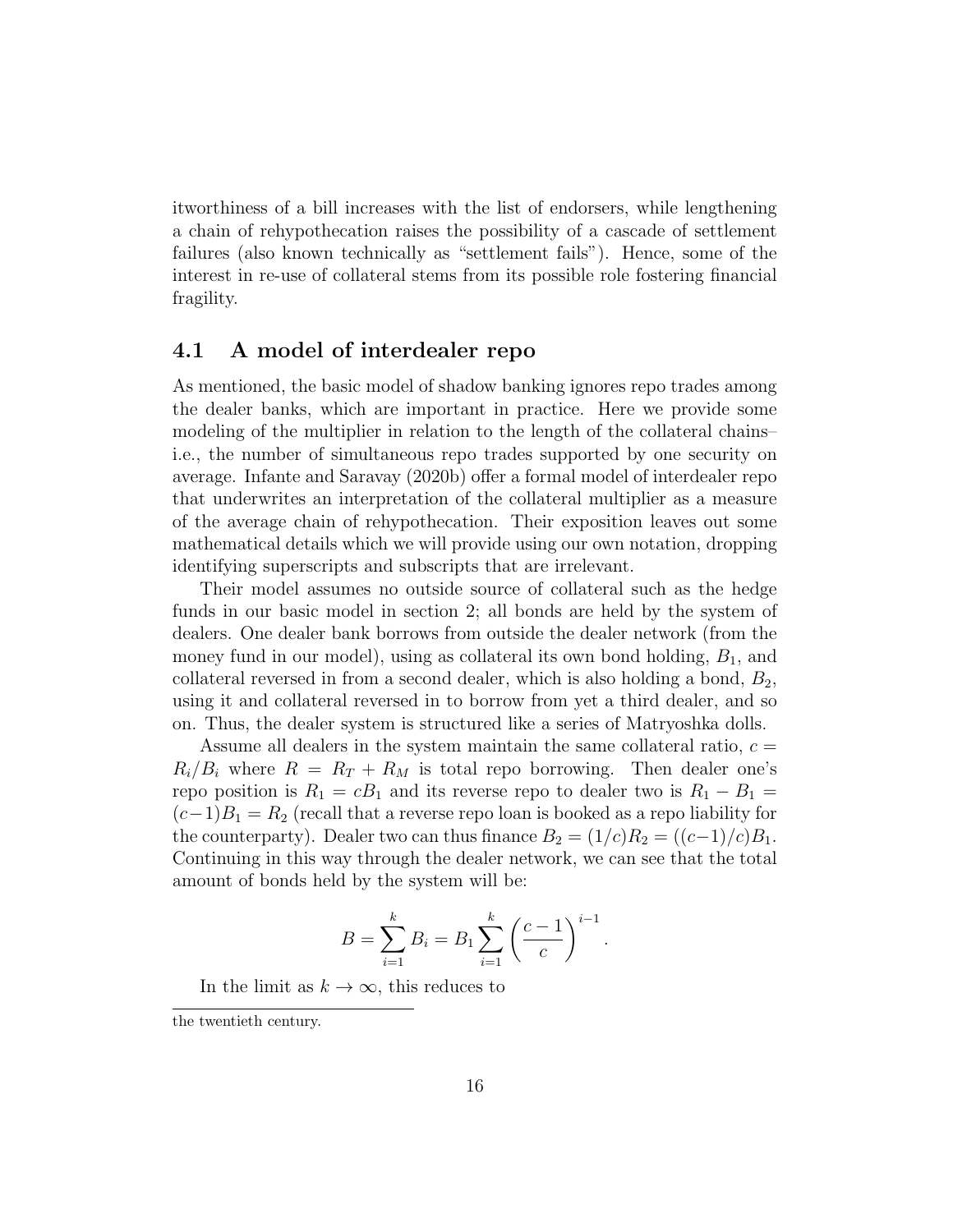$$
B=cB_1.
$$

Notice that dealer one's outright holdings of bonds are only hypothecated once for a unit chain length. Dealer two's outright holdings are reypothecated, for a chain length of two, and dealer three's for a chain length of three, etc. Infante and Saravay (2020b) propose a measure of the volume weighted average collateral chain we will call  $\lambda$ :

$$
\lambda = \sum_{i=1}^{k} \frac{iB_i}{B}.
$$

Again, in the limit as  $k \to \infty$  we can substitute into this expression, use  $B_1 = B/c$  to simplify<sup>29</sup>, and see that:

$$
\lambda = \frac{1}{c} \sum_{i=1}^{\infty} i \left( \frac{c-1}{c} \right)^{i-1} = c.
$$

Thus, in the idealization considered here, the collateral multiplier accurately measures the average collateral chain as the number of Matryoshka dolls approaches infinity. However, the relation between bonds held outright and shadow money created outside the dealer network is altered since only dealer one borrows from an external source (the money fund) re-using all the securities held by the network:  $S = R_1 = cB_1 = B$ .

Note that all this is consistent with our understanding that the multiplier measures the ratio of matched book to trading book; in this model all the matched book trading is with other dealers within the network. If we aggregate (without consolidation) over all the dealers, the total matched book repo will be  $R_M = R - B = (c - 1)B$ .

The consistency does not go in the other direction, however, because for a small discrete network (with k a small integer), the value of  $\lambda$  will typically be less than the collateral multiplier since the system will be unable to absorb the full complement of bonds through nested repo. The kth bank has no one to lend to, so it will fund its bondholdings with repo from the  $k - 1$ th bank; it is effectively a hedge fund. For example, if  $c = 5$  and  $B_1 = 1$ , the full complement of bonds is  $B = 5$ . With a discrete network, say  $k = 3$ , we find that  $B_1 + B_2 = 1.8$  and  $\lambda = 2.44$ , even though by assumption

<sup>&</sup>lt;sup>29</sup>To see that the convergent series below equals  $c^2$ , subtract out the known convergent series  $\sum ((c-1)/c)^i = c$  from  $\sum i ((c-1)/c)^{i-1} = A$  to find  $A = c^2$ .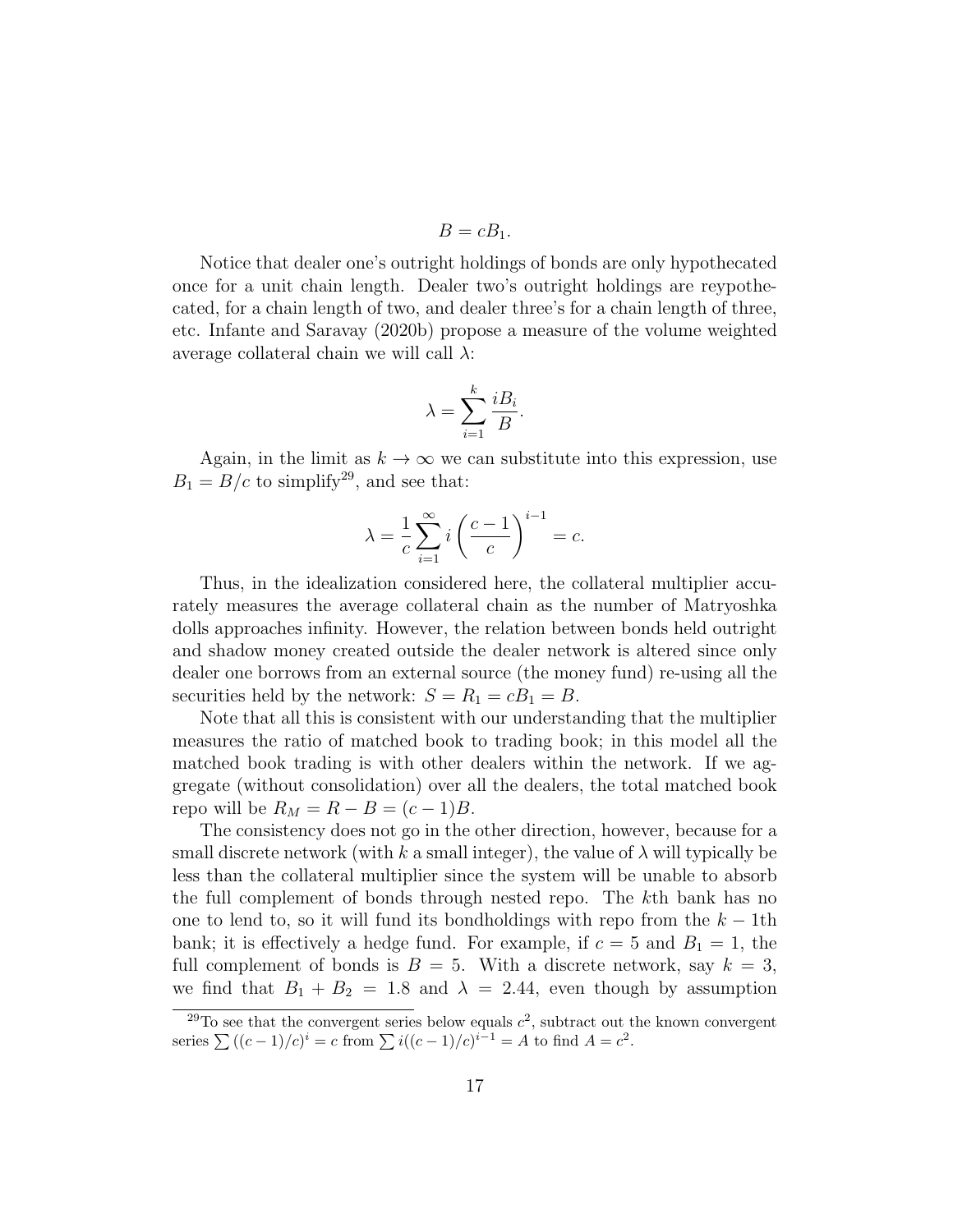$c = 5$ . However, with  $k = 10$  we find  $\sum_{i=1}^{9} B_i = 4.33$  and  $\lambda = 4.46$ , which is getting us closer to 5. It would seem that this idealization is useful because it dramatizes the role that interdealer trading plays in lengthening the chain of rehypothecation and absorbing more bonds within the dealer network. In this sense, it is intuitive that the collateral multiplier does convey some information about chain length given sufficient circulation of collateral within the dealer network. We return to the small discrete network below.

This model also illustrates the parallel between repo and deposit money created by a traditional bank. Lending cash in a reverse repo is like depositing cash in a Jimmy Stewart bank; rehypothecating the collateral is like writing a check against a traditional deposit account. The repo/reverse trades within the dealer network are generating a form of shadow money. The outright position of the dealer complex generates "outside" shadow money that escapes the dealer network but the network itself generates "inside" shadow money that remains within it.

#### 4.2 A general model

The Infante-Saravay model can be generalized to describe a system with a discrete number of rehypothecations, k. The basic model in section 2, for example, is a special case with  $k = 2$ . The model in the previous section describes an infinite series of rehypothecations. We can use the intermediate cases in order to illustrate another measure of rehypothecation chains offered by Singh (2011) and Singh (2017). Singh defines the "velocity" of collateral as the ratio of total collateral received by dealers to collateral provided by hedge funds and securities lenders (which are not considered here).<sup>30</sup> In terms of the basic model in section 2, this would by assumption be equal to unity,  $V = R_M/R^{hf} = 1$ , while in the Infante-Saravay model it would be undefined since there is no collateral received from hedge funds.

Adding a network of interdealer repo to our basic model drives a wedge between hedge fund borrowing and the size of the matched book since some repo activity gets trapped within the dealer network. The amount of matched book repo lending generated through intrasectoral trades is  $RR^d - R^{hf}$  and

 $30$ He also calls this the "reuse rate" of collateral. His terminology seems meant to invoke a parallel with the velocity of money showing how many times a banknote turns over per year, but Singh's velocity does not have a time dimension so that parallel seems less than accurate. What he is trying to capture is how many trades a security supports as collateral at a point in time or the length of the collateral chain of rehypothecation.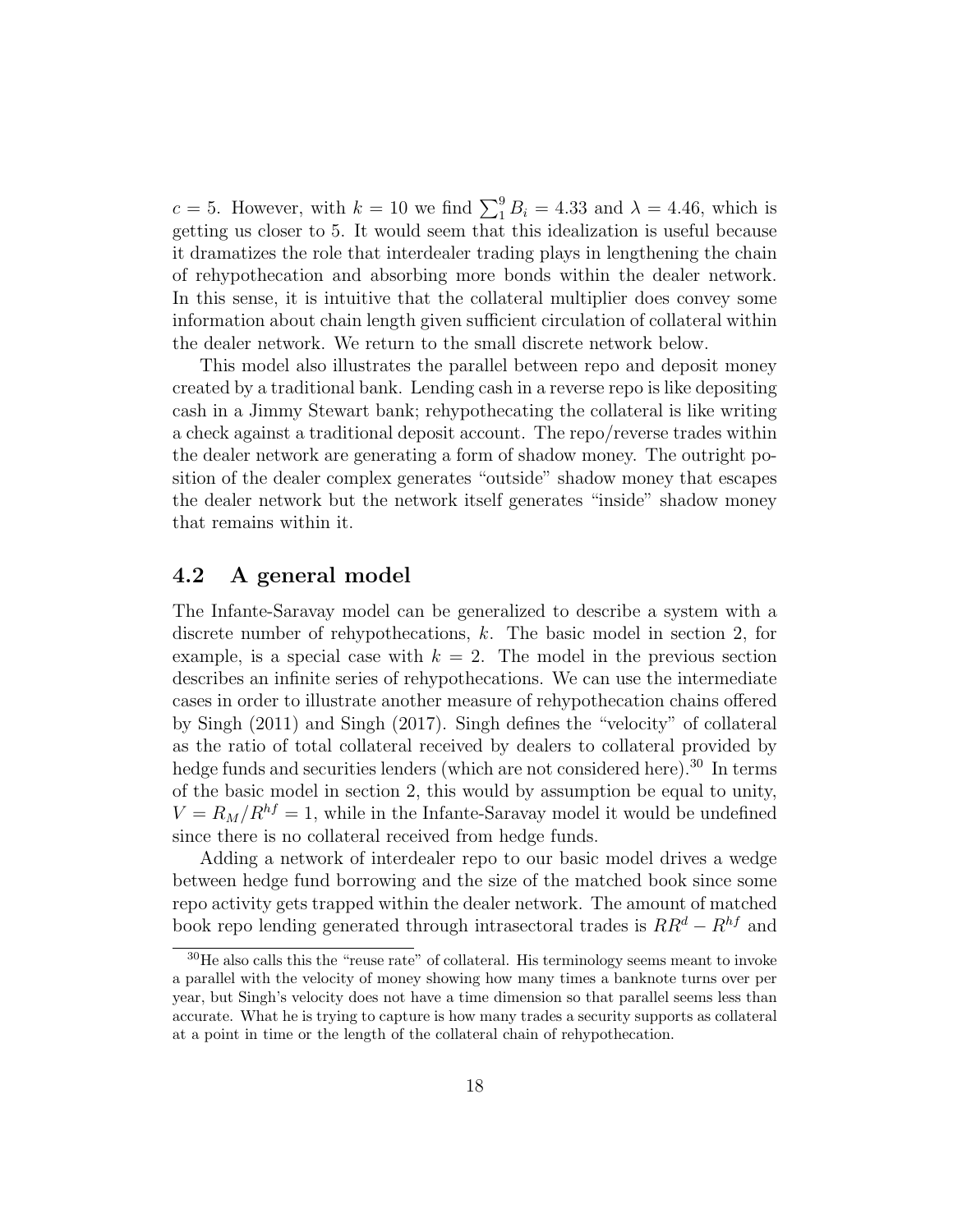in this extended model taking into account intrasectoral repo Singh's velocity measure becomes

$$
V = \frac{R_M}{R^{hf}} = \frac{RR^d - R^{hf}}{R^{hf}} + 1.
$$

In other words, V measures the proportion of matched book repo that is generated within the dealer network, which as we have seen does expand as the average length of the rehypothecation chain,  $\lambda$ , and the number of rehypothecations, k, rise. Singh (2017) reports that his velocity measure declines sharply after the GFC, falling from 3.0 in 2007 to 1.8 in 2015. It is important to be aware that as well as repo trades his data includes the whole spectrum of securities financing transactions that bring collateral into dealer banks, including securities lending, collateral swaps, customer shorts, prime brokerage, and firm shorts. Still, this suggests that a fairly large amount of rehypothecation takes place within the dealer network.

Curiously, increasing the length of the rehypothecation chain keeping  $c$ constant does not affect the amount of shadow money held outside the dealer network. This is because increasing  $k$  merely shifts bonds out of the  $k$ th bank (which is effectively a hedge fund) onto the books of the dealers, without affecting the amount of repo business with the money fund. Details are provided in the appendix. It follows that the relationship between dealer bond holdings and shadow money changes, going from  $S = cB<sup>d</sup>$  when  $k = 2$ (our basic model) to  $S = B^d$  as  $k \to \infty$ . In this latter case, all the matched book of the dealers is taken up by intrasectoral trades.

Interpreted through this extended model then, the collateral multiplier expresses two different aspects of the shadow banking system. First, it reflects its role in generating money market funding for capital market positions held by risk PMs and other asset managers. Increased activity in this space (greater  $R^{hf}$  relative to the size of the dealers' trading book) will raise the multiplier, signalling an enhanced capacity to absorb sovereign debt just as in the basic model. Second, it reflects the extent to which intrasectoral trades generate a form of shadow money (repo) that remains within the dealer network through lengthened chains of rehypothecation (greater  $V$  or  $k$ ). From this perspective, Singh's V unambiguously expresses variations in the extent of collateral re-use if that is the object of interest.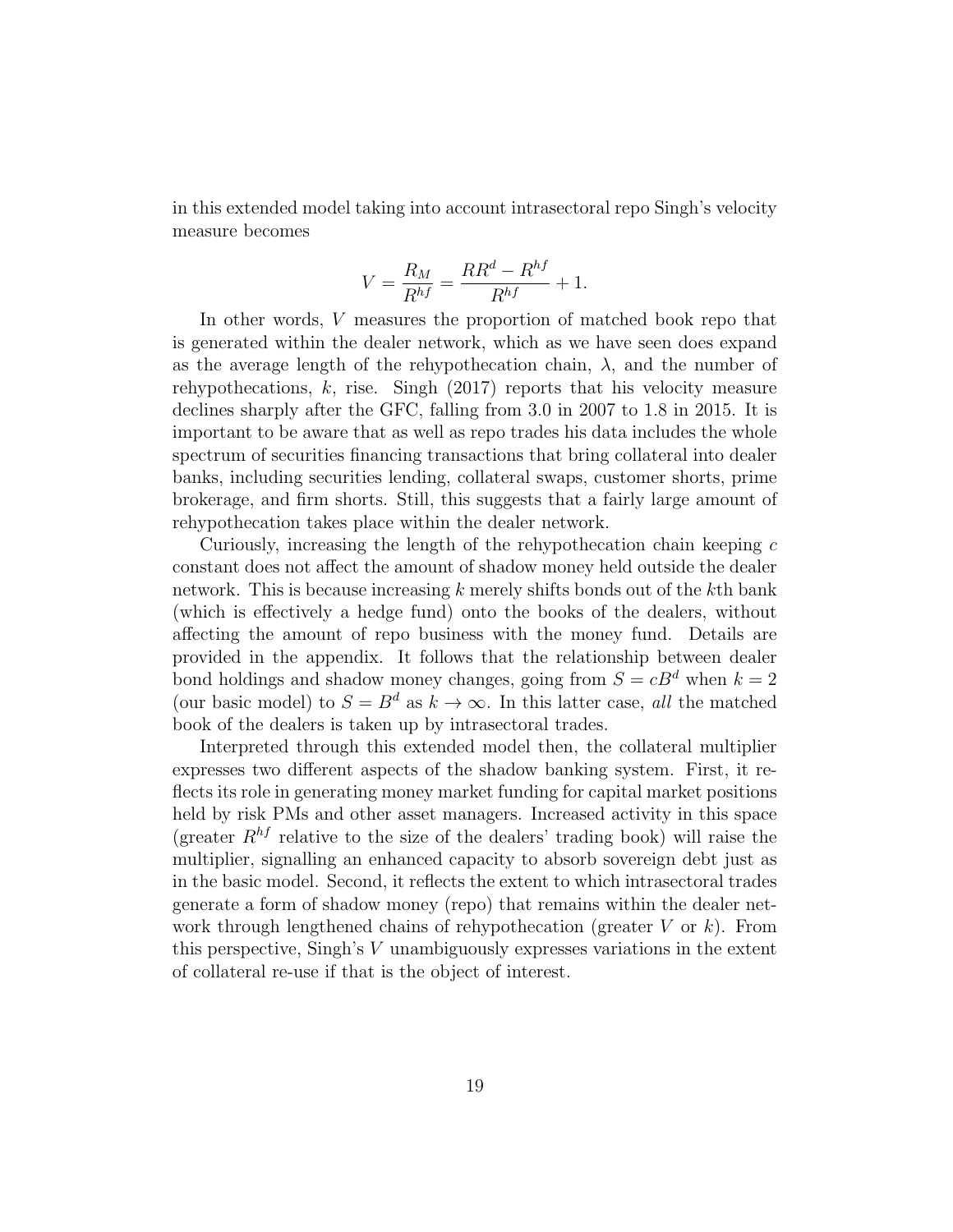| Central bank         | Bank            | Household       |
|----------------------|-----------------|-----------------|
| $B^m \mid RE$        | $RE \mid D$     | $D$             |
| Hedge fund           | Dealer bank     | Money fund      |
| $B^{hf} \mid B^{hf}$ | $B^d \mid R^T$  | $RR^d \mid R^M$ |
| $RR^d \mid B^d$      | $RR^d \mid B^d$ |                 |

Table 3: Shadow banking extended to incorporate net worth, or equity, of the hedge fund and dealer bank. The hedge fund's equity and dealer bank's equity are represented by  $J^{hf}$  and  $J^d$ , respectively.

## 5 Extensions and applications

In order to understand more concrete environments in which the collateral multiplier evolves in close relation to the central bank's asset purchase programs and the shadow banks' leveraging and deleveraging processes, let us introduce equity for the risk PM and the dealer sector explicitly, denoting former's equity by  $J^{hf}$  and the latter's equity by  $J^d$ . The sectoral balance sheet is shown in figure 3. The risk PM's bond holding is now financed by equity and repo borrowing. Suppose the risk PM's repo requires a haircut  $h^{hf}$ . Then for a given equity, the bond holdings of the risk PM are

$$
B^{hf} = \frac{J^{hf}}{h^{hf}}\tag{2}
$$

and its leverage ratio is  $31$ 

$$
\lambda^{hf} = \frac{B^{hf}}{J^{hf}}\tag{3}
$$

The dealer sector's positions in repo lending  $RR^d$  and bonds  $B^d$  are funded by matched book repo and trading book repo, respectively, along with equity  $J^d$ . Suppose that the matched book repo borrowing has the same haircut imposed on the risk PM's repo borrowing so that  $RR^d = R_M$ with  $B^{hf}$  rehypothecated. On the other hand, the dealer's bond holdings are financed by trading book repo and equity. If the haircut on the dealer's

 $31$ Note that a haircut sets a constraint on a leverage ratio. That is, the inverse of the haircut is the maximum leverage ratio a borrower can have. In this regard, the expression in equation (3) is the maximum leverage ratio for the risk PM.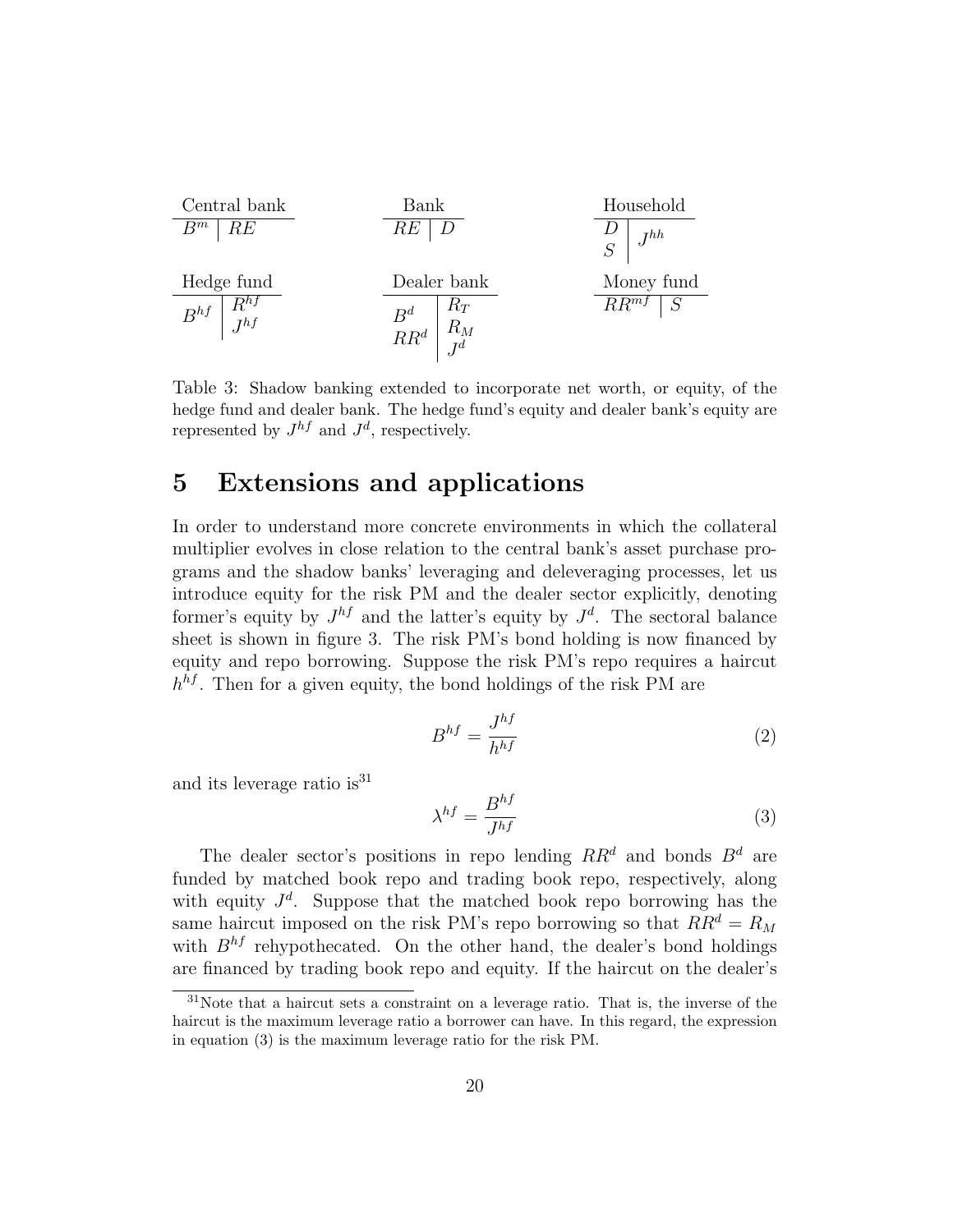repo is  $h^d$ , then with its equity, the bond holdings of the dealer are  $B^d = \frac{J^d}{h^d}$ . Note that one portion of  $B^d$  financed by  $R_T$  is encumbered, while the other financed by  $J^d$  is unencumbered. The dealer sector's leverage ratio is<sup>32</sup>

$$
\lambda^d = \frac{B^d + RR^d}{J^d}.\tag{4}
$$

The collateral multiplier is measured as

$$
c = \frac{R_M + R_T}{B^d}.\tag{5}
$$

To see how the dealer sector's balance sheet capacity and the collateral multiplier change, below we examine a reverse quantitative easing and deleveraging by the risk PM.

#### 5.1 A reverse quantitative easing

In reverse QE, the central bank conducts an open market sale,  $\Delta B^m < 0$ . It is absorbed by the dealer balance sheet funded by new trading book repo of  $\Delta R_T = \Delta B^d = -\Delta B^m$ . The dealer balance sheet is expanded and so is the cash PM's by the same amount,  $\Delta RR^{mf} = \Delta S = -\Delta B^m$ .

Given the household's equity (net worth), its portfolio rebalances from deposits to shadow money by  $-\Delta D = \Delta S$ . Since the open market sale via the dealer is cleared by the warehouse bank, the latter's balance sheet shrinks by  $\Delta RE = \Delta D = \Delta B^{m}$ , which matches the size of the household sector portfolio rebalancing.

The dealer sector's leverage ratio is now higher at

$$
\lambda^d = \frac{B^d + RR^d + \Delta R_T}{J^d}
$$

since  $\Delta R_T = -\Delta B^m > 0$ .

This weakens the dealer balance sheet capacity and the collateral multiplier is now

$$
c = \frac{R_M + R_T + \Delta R_T}{B^d + \Delta B^d} \tag{6}
$$

<sup>&</sup>lt;sup>32</sup>By substituting  $B^d = \frac{J^d}{h^d}$  into equation (4) we can see that the leverage ratio is inversely related to the haircut.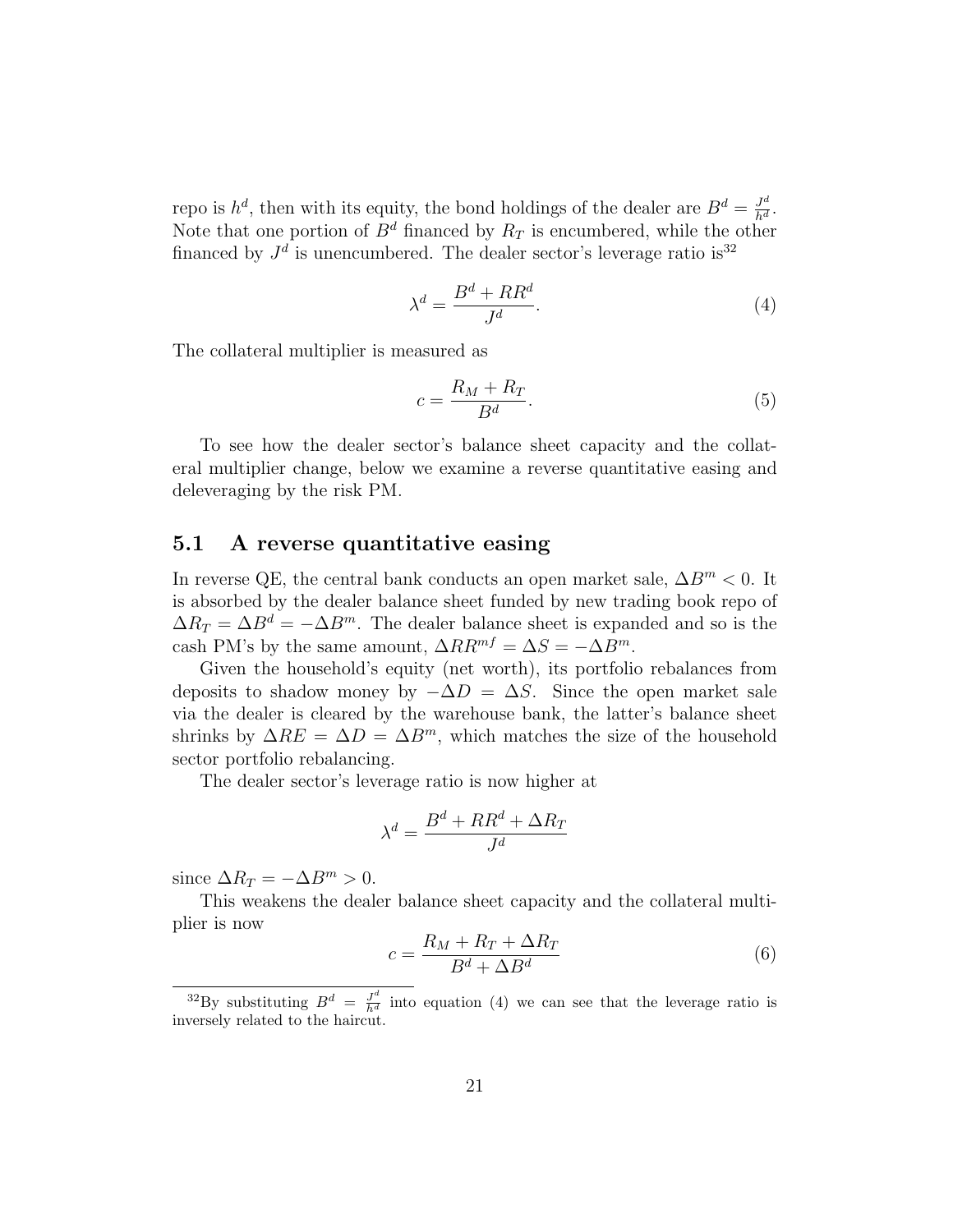which is lower than before since  $\Delta R_T = \Delta B^d = -\Delta B^m > 0$ . Furthermore, the dealer' new, higher leverage ratio may not be sustainable from the regulatory perspective unless the leverage constraint such as the Supplementary Leverage Ratio in the Basel III is relaxed, which is what the Fed did<sup>33</sup>

### 5.2 Deleveraging

One of the first things observed in the financial markets in the first week of March 2020 was a Treasury sell-off, which is quite unusual since Treasury bonds, considered as the safest asset, typically are the most demanded in times of stress.<sup>34</sup> Among many reasons for the Treasury market disruption, one is the flight to quality, i.e. cash, with even Treasury bonds considered as not liquid enough. Our model is limited in describing this phenomenon since the bond is the safest and the most liquid asset in the model. Therefore, if the bond sell-off takes place in the model, it would have to do with deleveraging rather than the flight to quality.

Suppose the haircut on the risk PM's repo borrowing increases, in which case the risk PM is forced to deleverage; see equation (2). The risk PM liquidates bonds, i.e.  $\Delta B^{hf} < 0$ , the size of which is determined by the new haircut. The risk PM does this by ceasing to roll over its repo borrowing by the same volume, i.e.  $\Delta R^{hf} = \Delta B^{hf}$ , thereby repurchasing the corresponding volume of the collateral pledged in the repo transaction which is then liquidated. The risk PM's new leverage ratio is now

$$
\lambda^{hf} = \frac{B^{hf} + \Delta B^{hf}}{J^{hf}} \tag{7}
$$

which is lower than its initial level in equation (3) since  $\Delta B^{hf} < 0$ .

The reduction in the risk PM's repo borrowing is reflected in a decline in the dealer sector's reverse repo and hence the matched book repo by  $\Delta RR^d = \Delta R_M = \Delta B^{hf}$ . The risk PM liquidates the repurchased collateral to the dealer, which finances the extra position in the bond by expanding its trading book repo by  $\Delta R_T = \Delta B^d = -\Delta B^{hf}$ . As can be seen, the decrease in matched book repo and the increase in trading book repo are the same size of  $\left|\Delta B^{hf}\right|$  and hence exactly offset each other. Therefore, the dealer sector's leverage ratio remains the same.

 $33$ In March 2020, the Fed exempted Treasuries from computing the Supplementary Leverage Ratio, thereby relaxing the leverage constraint.

<sup>34</sup>Reference: Duffie 2020, "Still the world's safe heaven?"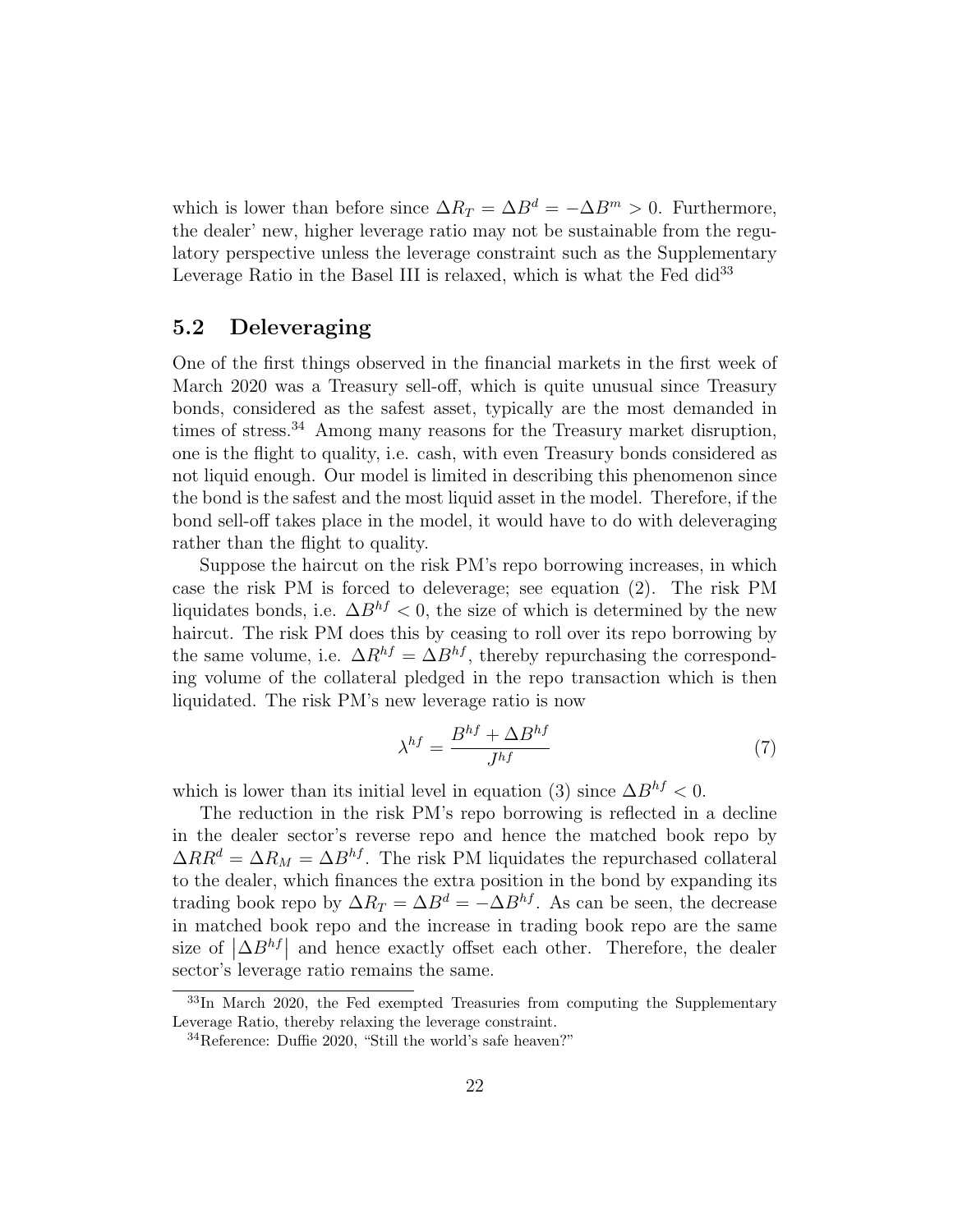On the asset side, this is reflected in a portfolio rebalancing from reverse repo to bonds, which undermines the balance sheet capacity of the dealer sector. This can be seen from the fact that the collateral multiplier is now lower at

$$
c = \frac{R_T + R_M}{B^d + \Delta B^d} \tag{8}
$$

since  $\Delta B^d = -\Delta B^{hf} > 0$ .

## 6 Data

Infante and Saravay (2020a)'s estimation of the collateral multiplier uses firm-level data of the FR 2052a Complex Institution Liquidity Monitoring Report, which presents comprehensive view of liquidity profiles of individual financial institutions supervised by the Federal Reserve. However, FR 2052a is considered confidential and hence not publicly available. Therefore, in this section we present our estimate of the collateral multiplier relying on the Primary Dealer Statistics data published by the Federal Reserve Bank of New York.<sup>35</sup> Included in the data set is weekly data of primary dealers' incoming and outgoing collateral, and within each group of collateral a distinction is made between collateral from repo activities and that from other financial activities such as security lending, margin borrowing, etc. However, as there are some missing values for the collateral from the other financial activities due to disclosure rules, we have estimated the collateral re-use of U.S. Treasuries in repo activities only. The period of analysis runs from January 2015 to May 2021.

To help explain our approach to using the New York Fed's Primary Dealer Statistics in constructing the time series of the collateral multiplier, figure 1 schematically organizes the components of the data set. There is incoming collateral of Treasuries through reverse repo positions and there is outgoing Treasuries collateral through repo borrowing. The repo borrowings are mostly overnight while the reverse repos are mostly term, including the maturities less than 30 days and those more than 30 days, implying that even for shadow banking an interest rate spread is an important source of bank profit.

<sup>35</sup>The link is the following. https://www.newyorkfed.org/markets/counterparties/primarydealers-statistics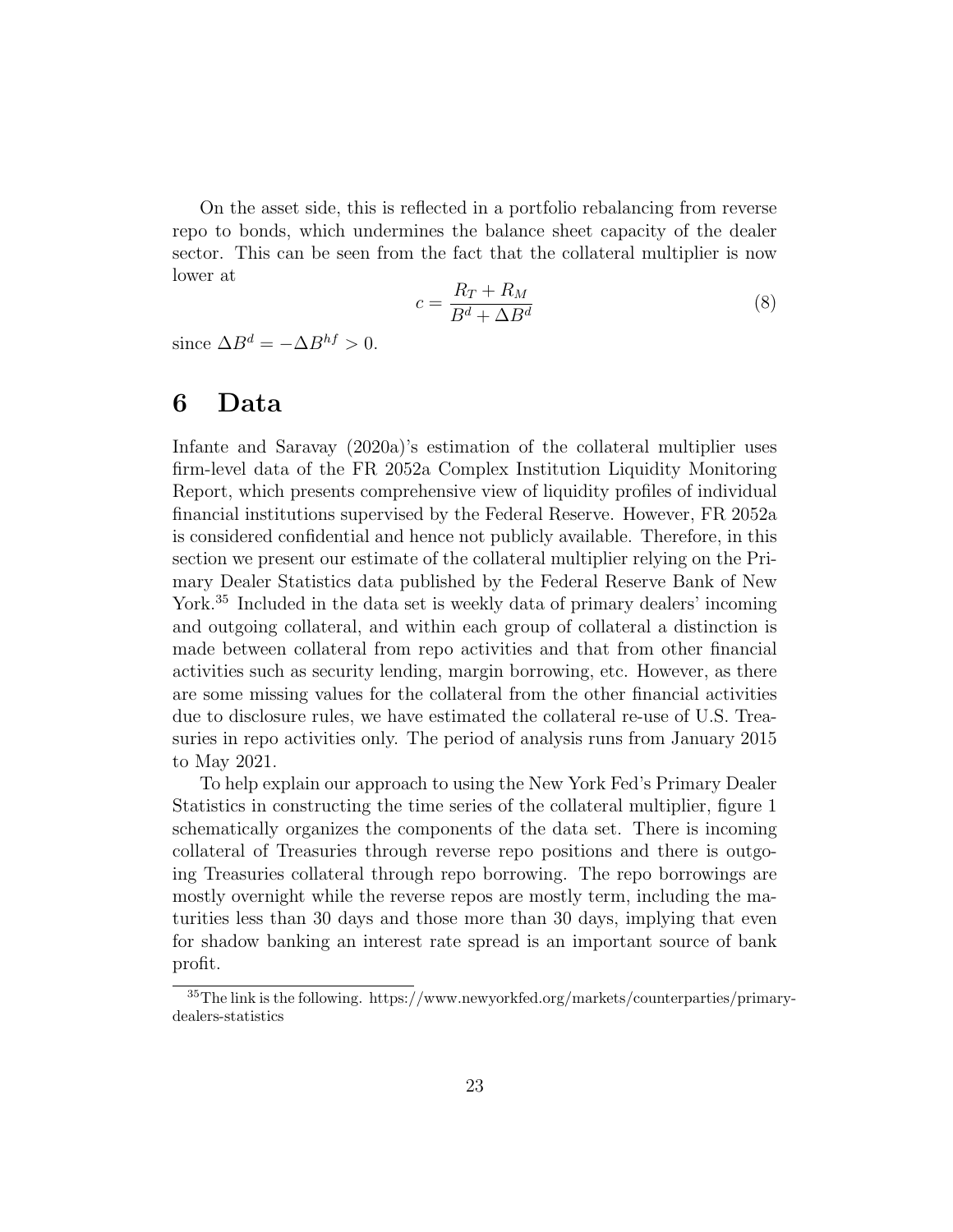|                               | Assets                                      | Liabilities     |                                                                                                                    |                |
|-------------------------------|---------------------------------------------|-----------------|--------------------------------------------------------------------------------------------------------------------|----------------|
| Encumbered<br>long positions  | Treasuries, held outright   Repo, overnight |                 | $\vdash$ Trading book repo, $R_T$<br>(non-rehypothecated)<br>$\vdash$ Matched book repo, $R_M$<br>(rehypothecated) | Treasuries out |
|                               | Reverse repo, overnight                     | Repo, overnight |                                                                                                                    |                |
| Treasuries in<br>(encumbered) | Reverse repo, term                          | Repo, overnight |                                                                                                                    |                |
|                               | Reverse repo, term                          | Repo, term      |                                                                                                                    |                |

Figure 1: Sorting out trading book and matched book repo from the Primary Dealer Statistics. This figure visualizes how we organized the incoming and outgoing repo data from the New York Fed's Primary Dealer Statistics to identify trading book repo and matched book repo. The difference between outgoing repo and incoming repo corresponds to Treasuries held outright and hence trading book repo, while the repo that finances incoming collateral corresponds to matched book repo.

Treasuries held outright by the primary dealers and financed by repo borrowing, which is trading book repo, are not readily available from the data.<sup>36</sup> We estimated the trading book repo by subtracting the total incoming Treasury collateral of all maturities from the total outgoing Treasury collateral of all maturities. The rest of the total outgoing Treasury bonds is the matched book repo. From this, the collateral multiplier can be measured according to equation (1).

First, figure 2 plots the total flows of U.S. Treasury collateral for the dealers associated with repo activity. It shows that primary dealers re-use most of Treasuries through repos, which is in line with the result in Infante et al. (2018), where the importance of repo for U.S. Treasury intermediation is highlighted.

Next, figure 3 displays the total volume of outgoing Treasury through repos and the total volume of non-rehypothecated Treasuries, i.e. U.S. Treasuries the primary dealers owned but financed through repos. According to the definition presented in equation (1), the collateral multiplier is estimated by the ratio of these two, i.e. the ratio of the outgoing collateral to non-rehypothecated outgoing collateral.

<sup>36</sup>Other limitations of the NY Fed's data set are that collateral related to derivatives activity is excluded and that financing activities of U.K. broker-dealer subsidiaries of U.S. bank holding companies are excluded. Nonetheless, these data provide a useful source to roughly generate a general trend of collateral multiplier of the primary dealer network.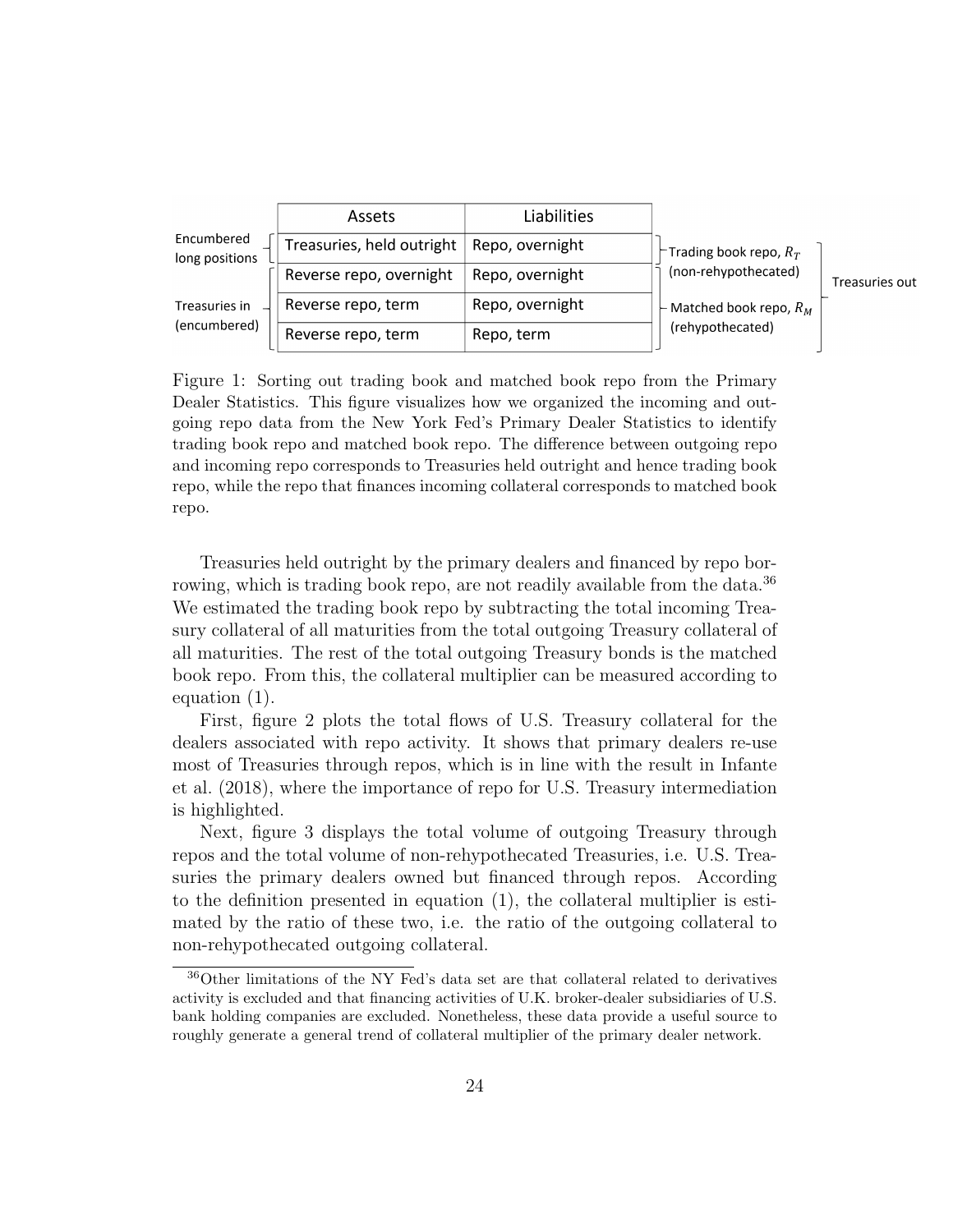The result is reported in figure 4 which shows that primary dealers have been able to create up to five times as many repo liabilities backed by U.S. Treasuries as they owned for the last six years. Note that there was a downward trend in the collateral multiplier starting from late 2015 through June 2019. This period corresponds to the Federal Reserve ending the seven years of zero rate policy and gradually lifting the target range until reversing course back in July 2019 through March 2020. See figure 5. In line with our analysis in section 5.1, during this period of reverse QE, the collateral multiplier declined over time, and then in July 2019 as the Fed started to lower the target again the collateral multiplier also started to rise.

A more recent episode of turmoil in Treasury markets in March 2020 is also worth noting. To closely observe how the collateral multiplier reacted to the start of the COVID-19 pandemic, figure 6 separately charts it from the last week of February 2020 to the first week of April 2020. Reflecting the Treasury sell-off in the first weeks of March 2020, the figure exhibits a drop in the collateral multiplier during this period. It corresponds to our analysis in section 5.2 of hedge fund deleveraging through Treasury sell-offs leading to a decline in collateral multiplier. Since the dealers absorb Treasuries dumped in the market through repos, the trading book repo rises, undermining the dealers' balance sheet capacity, and hence the collateral multiplier falls. In response, the Fed took swift action, among others, to purchase Treasuries and agency mortgage-backed securities on a massive scale. According to our analysis in section 5.1, the Fed's asset purchase program will lead to an increase in the collateral multiplier. The drastic bouncing back of the collateral multiplier in the last two weeks of March 2020 reflects this account.

## 7 Summary

In this paper, we intentionally work with two idealized credit systems in which government bonds are the core assets in order to facilitate comparison between the traditional money multiplier and the collateral multiplier in a shadow banking world. Real economies combine aspects of both idealizations so presumably the insights have some practical value.

The money multiplier is a useful accounting measure of the structure of a traditional banking model. We interpret it as a measure of the ability of the banking system to intermediate sovereign debt by creating deposits; to be precise, it measures the ratio of total sovereign debt held by the banking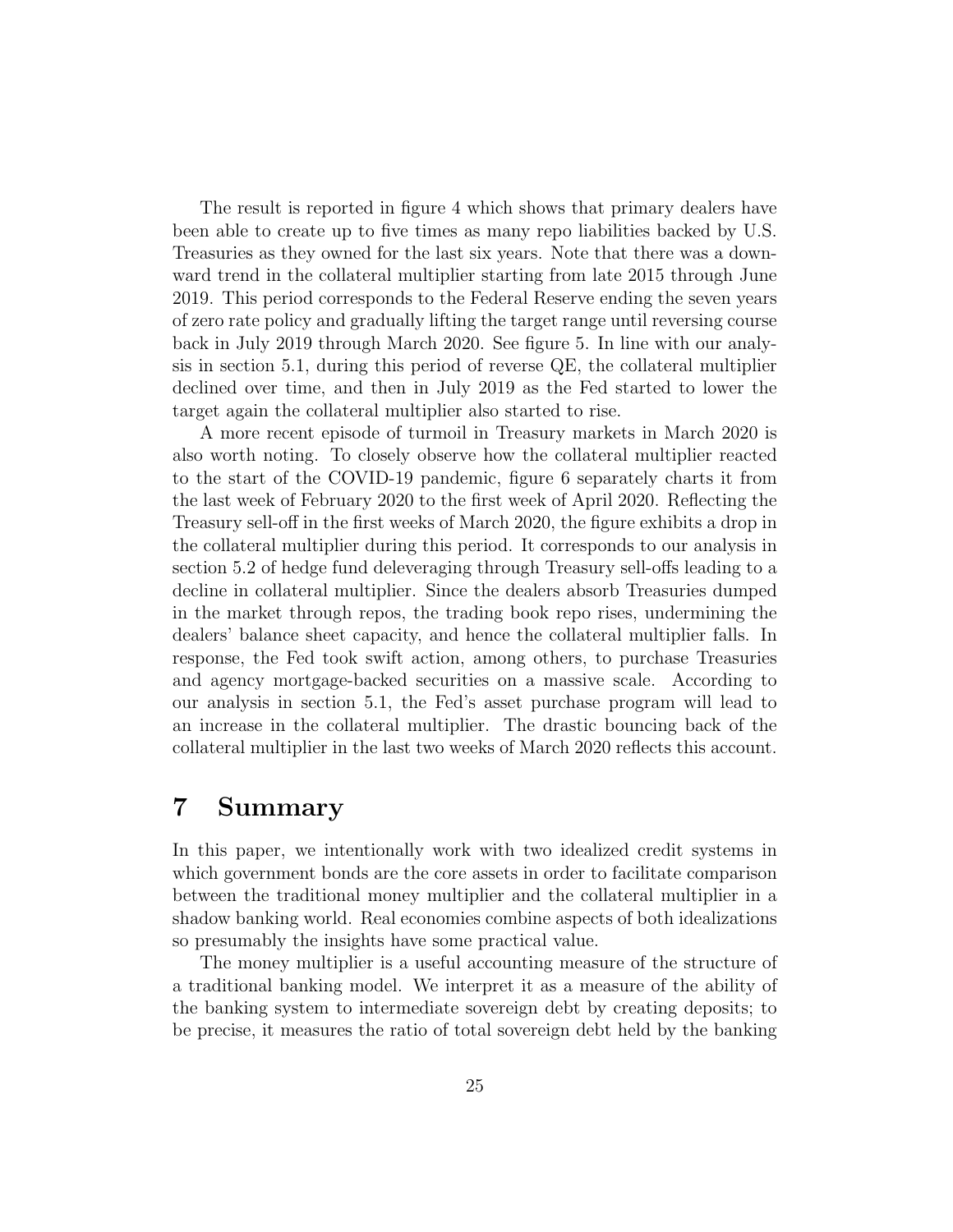

Figure 2: U.S. Treasury Incoming and Outgoing Collateral Volumes. This figure shows the total volume of incoming and outgoing U.S. Treasury collateral for the primary dealers. (Source: New York Federal Reserve Bank, Primary Dealer Statistics)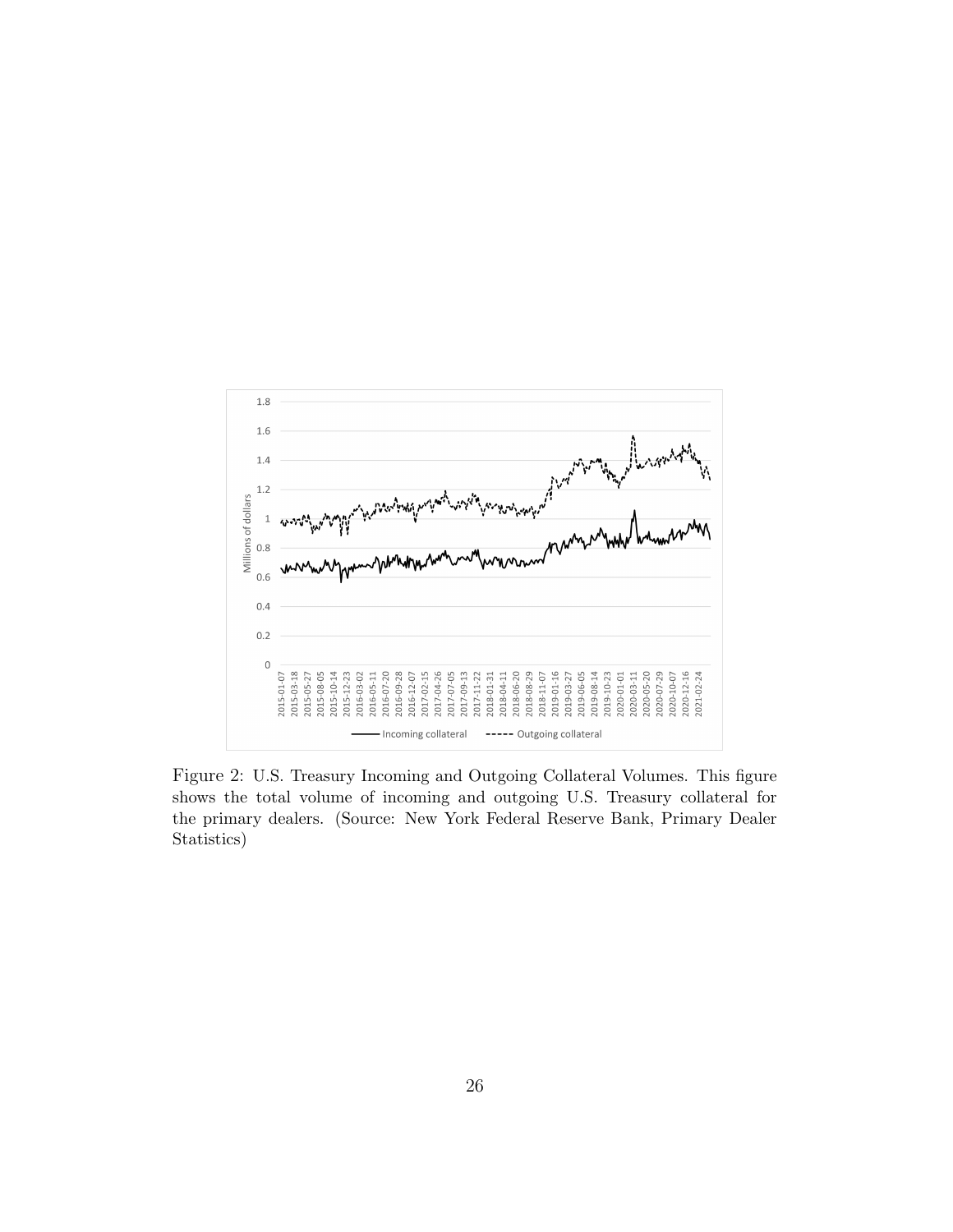

Figure 3: U.S. Treasury Outgoing Repo. This figure shows, in addition to the total volume of U.S. Treasury repo outgoing, the volume that was sourced from the dealers' outright holdings, i.e. non-rehypothecated. The collateral multiplier reported in figure 4 is computed as the ratio between the dotted line and the solid line. (Source: New York Federal Reserve Bank, Primary Dealer Statistics)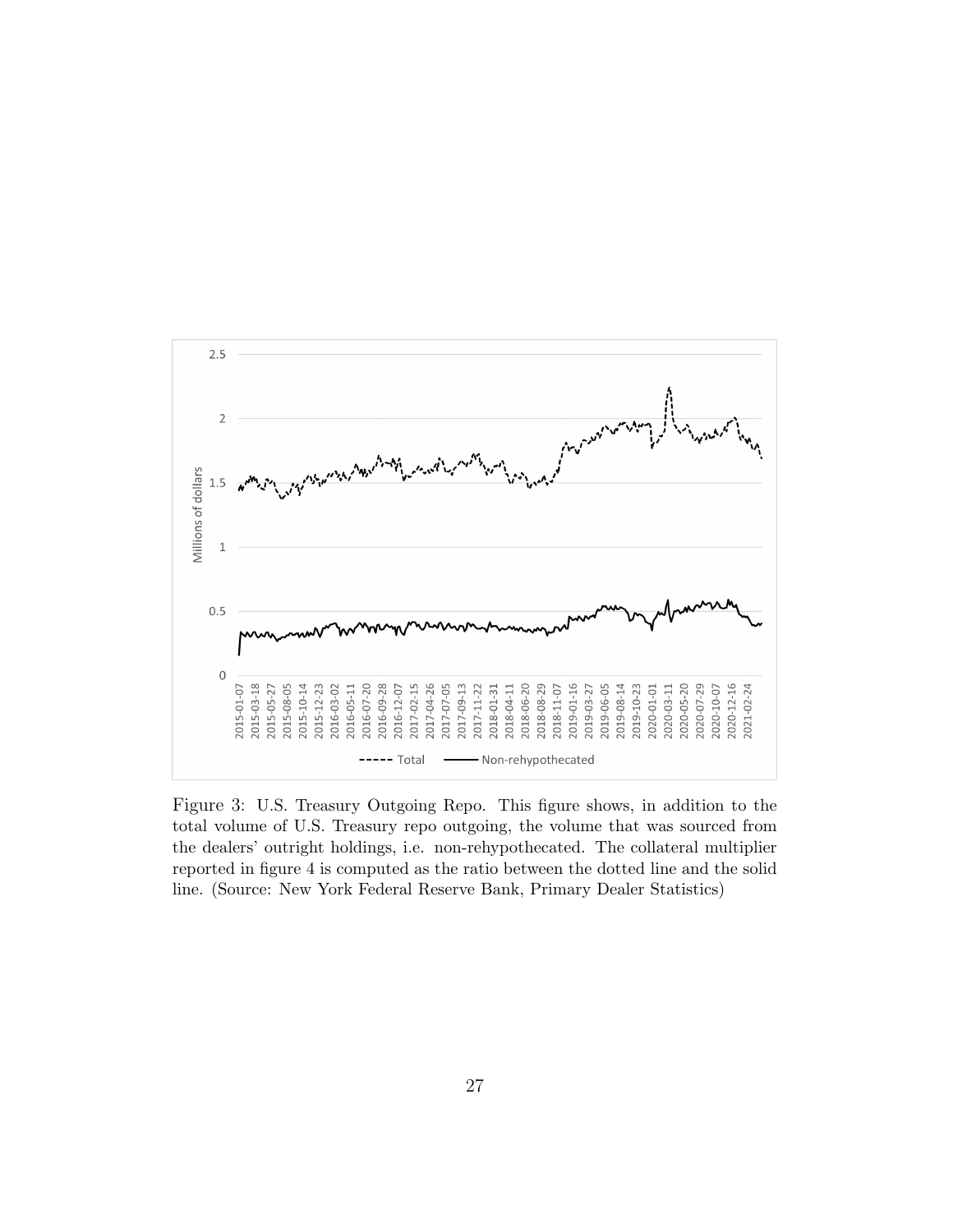

Figure 4: Collateral multiplier for repo Treasury collateral. This figure shows our estimate of the collateral multiplier for U.S. Treasury repo collateral computed as the ratio between outgoing repo collateral to non-rehypothecated outgoing repo collateral. (Source: New York Federal Reserve Bank, Primary Dealer Statistics)



Figure 5: Federal funds rate. This figure shows the target range of federal funds rate and the effective federal funds rate. (Source: The website of the Federal Reserve Bank of New York)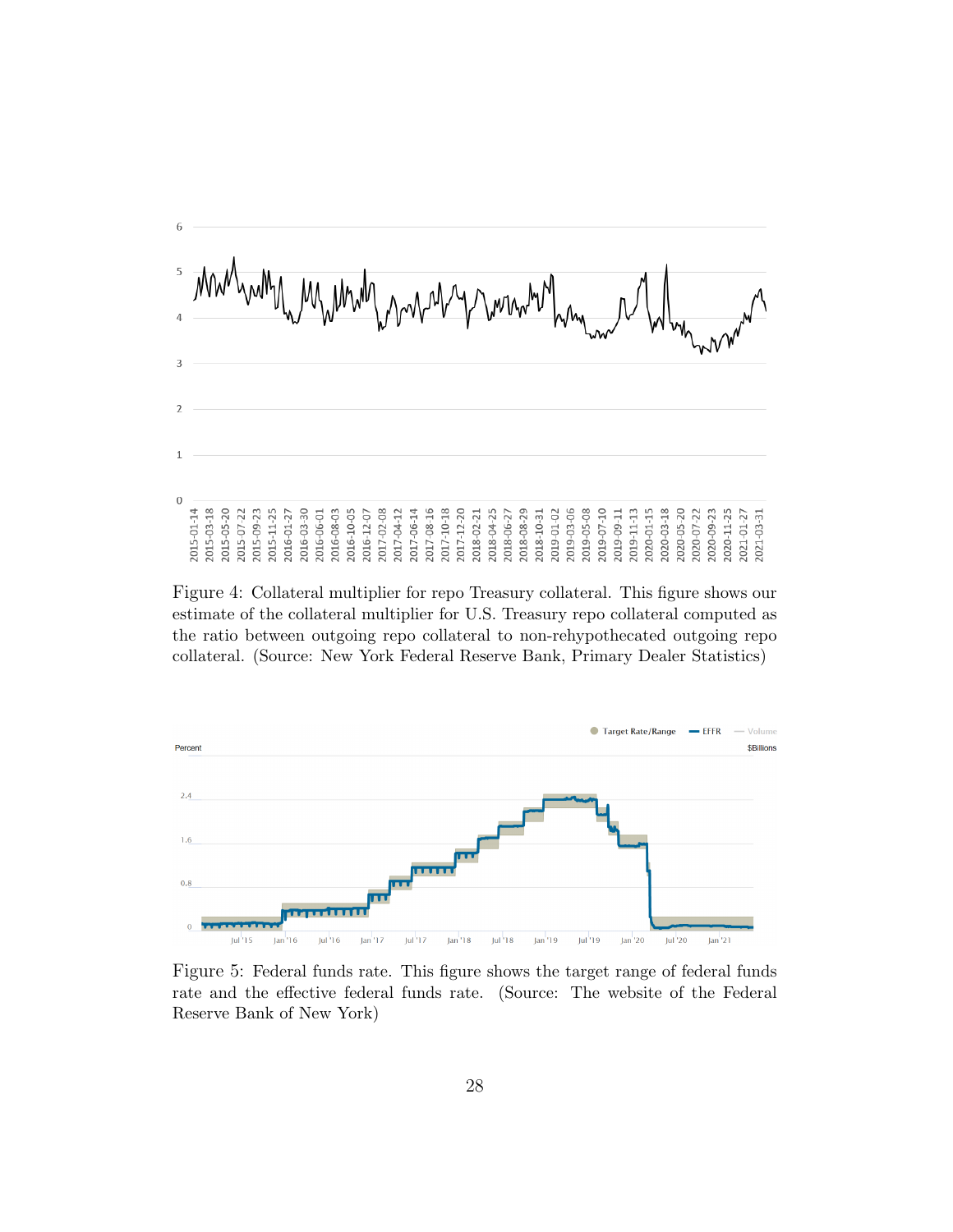

Figure 6: Collateral multiplier for repo Treasury collateral in March 2020. This figure shows the collateral multiplier in March 2020 when the COVID-19 pandemic started. (Source: New York Federal Reserve Bank, Primary Dealer Statistics)

system, including the central bank, and debt held by the central bank (i.e., monetized). The money multiplier has become somewhat obsolete as the financial system has evolved.

In a modern shadow banking system defined by money market funding of capital market positions, the collateral multiplier is a useful accounting measure. It measures the ability of the shadow banking system to create shadow money, but in this idealized model open market operations shift assets into or out of the shadow complex, rearranging the form in which money appears (shadow money versus deposits) rather than changing the total amount. The model elaborated here helps make sense out of the transmission mechanisms of monetary policy channeled through shadow banks, as well as shedding light on prominent events such as the turbulence in the U.S. Treasuries market induced by COVID-19 in March 2020. The collateral multiplier can be understood generally as a measure of the size of dealer banks' matched book repo activity relative to their trading book.

We also propose a novel and accessible way of estimating the collateral multiplier, using the Primary Dealer Statistics of New York Fed. The empirical results reported largely support the narrative account of the idealized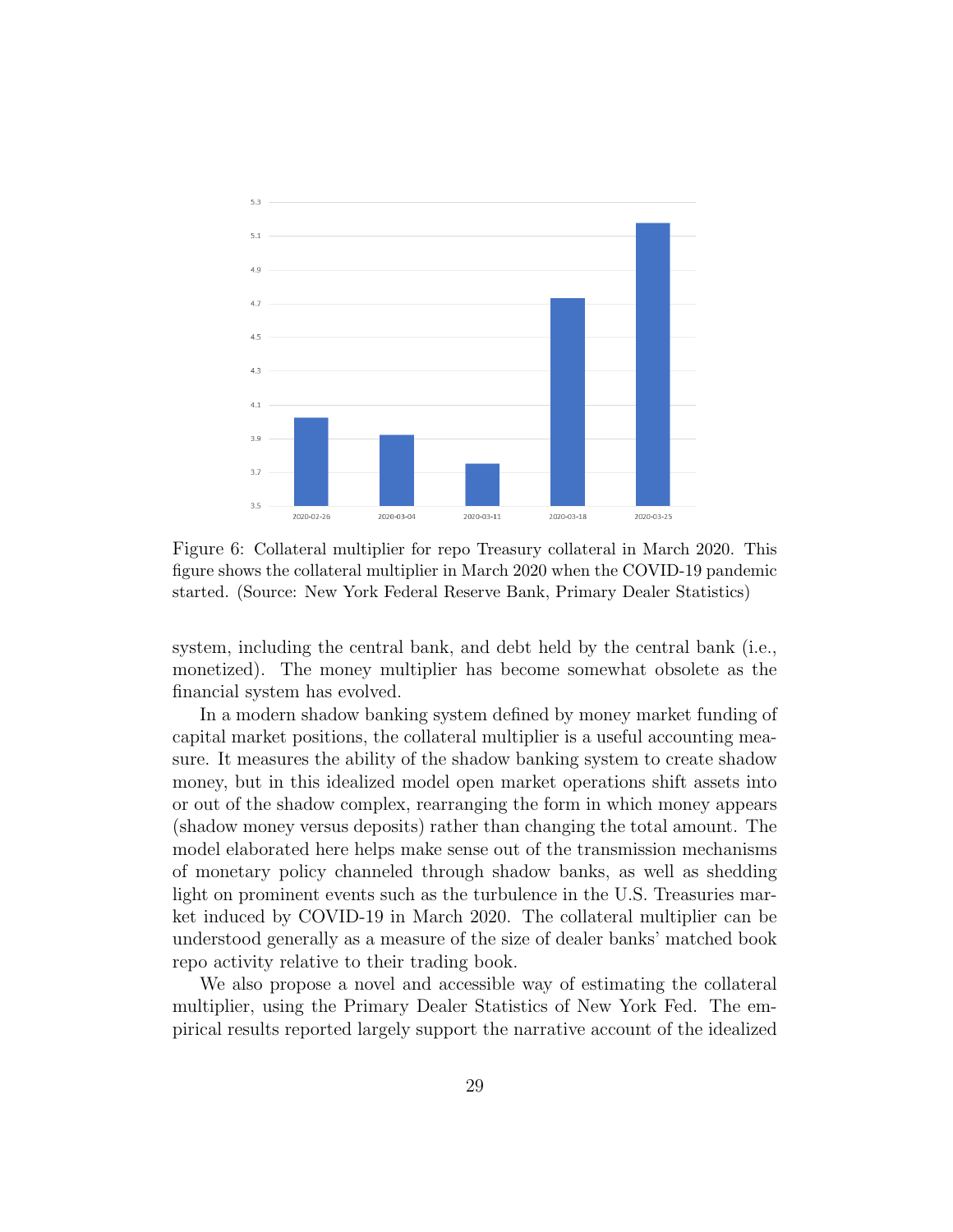models.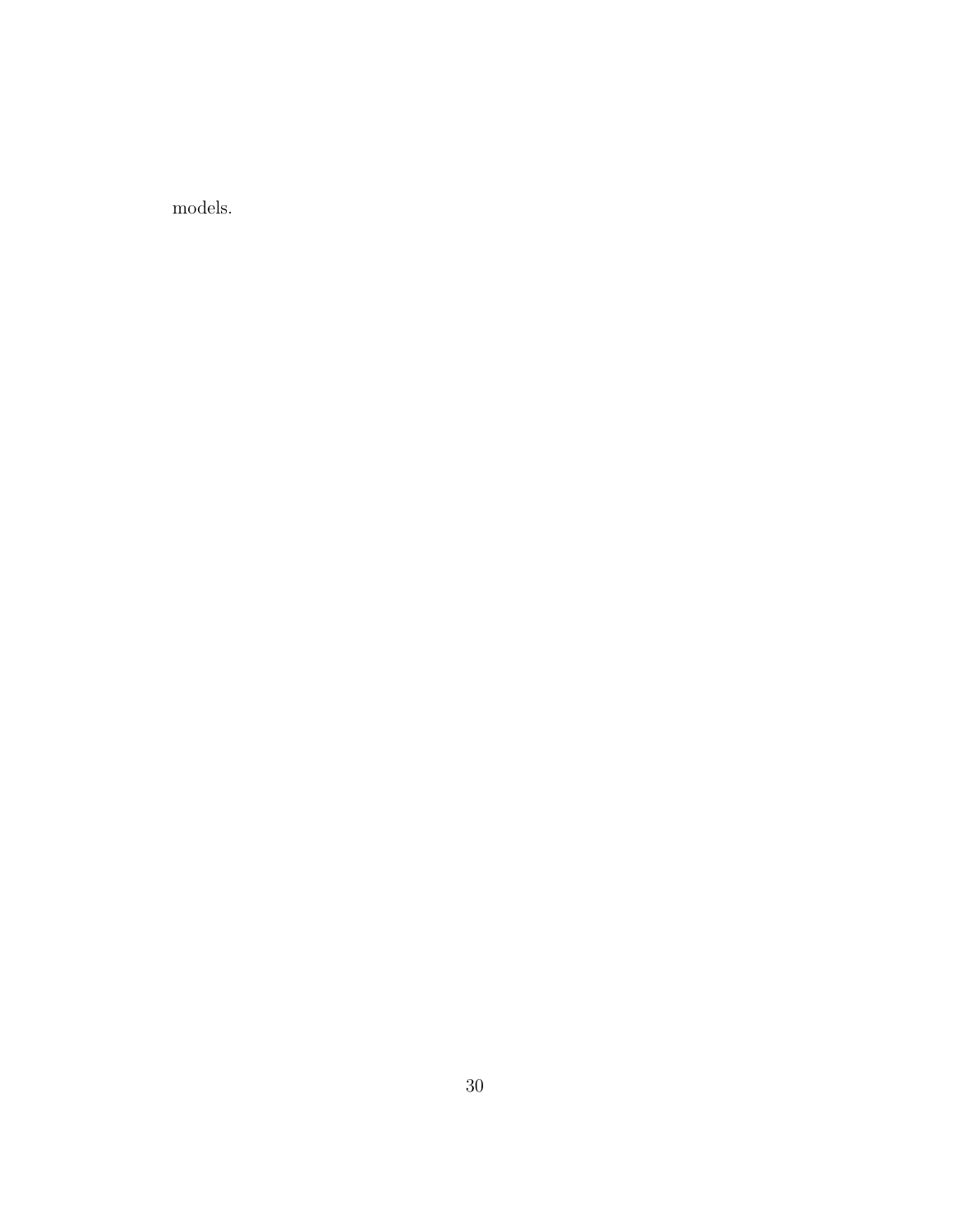## Appendix

The two multiplier processes can be formalized in order to get an understanding of the economic processes at work. The mathematics may help instructors explain the principles involved.

#### 7.1 Money multiplier

We can formalize the money multiplier in a system with multiple banks to illustrate the deposit creation process. The desired reserve ratio is  $RE/D =$  $1/\mu$  so a bank's excess reserves will be  $RE - (1/\mu)D$ . Now let the central bank buy bonds from the household sector in an open market operation so the immediate effect is a payment from the central bank to the household that is deposited in a bank:  $\Delta B^m = -\Delta B^h = \Delta D$ . The deposit results in that bank receiving more reserves or  $\Delta RE = \Delta D = \Delta B^{m}$ . Now the bank has new excess reserves equal to  $\Delta B^{m}(1-1/\mu)$  which it will want to use to buy a corresponding amount of bonds from the household sector. But this results in a deposit, perhaps in a second bank, of a corresponding amount. The second bank also receives new reserves when the transaction settles and now has excess reserves equal to  $\Delta B^{m}(1-1/\mu)^{2}$ . This second bank will use the excess reserves to buy a corresponding amount of bonds from households, resulting in yet another deposit and transfer of reserves to a third bank.

We can formalize this process by writing down the sequence of increases in deposits, starting with the initial open market purchase:

$$
\Delta D = \Delta B^{m} + \Delta B^{m}(\frac{\mu - 1}{\mu}) + \Delta B^{m}(\frac{\mu - 1}{\mu})^{2} + \dots
$$

This expression simplifies to

$$
\Delta D = \mu \Delta B^m
$$

which is the basic money multiplier equation. The math and economic intuition works for an open market sale just as well, in which case  $\Delta B^m < 0$ . In this case, the operation creates a reserve deficit that is resolved by selling bonds to the household sector. Starting with a central bank purchase (or sale) of bonds directly from a bank leads to the same result.

With multiple banks, each step in the process involves the redistribution of new reserves among the banks as each bond purchase results in a deposit and reserve transfer in another bank. If there were a single Wicksellian bank,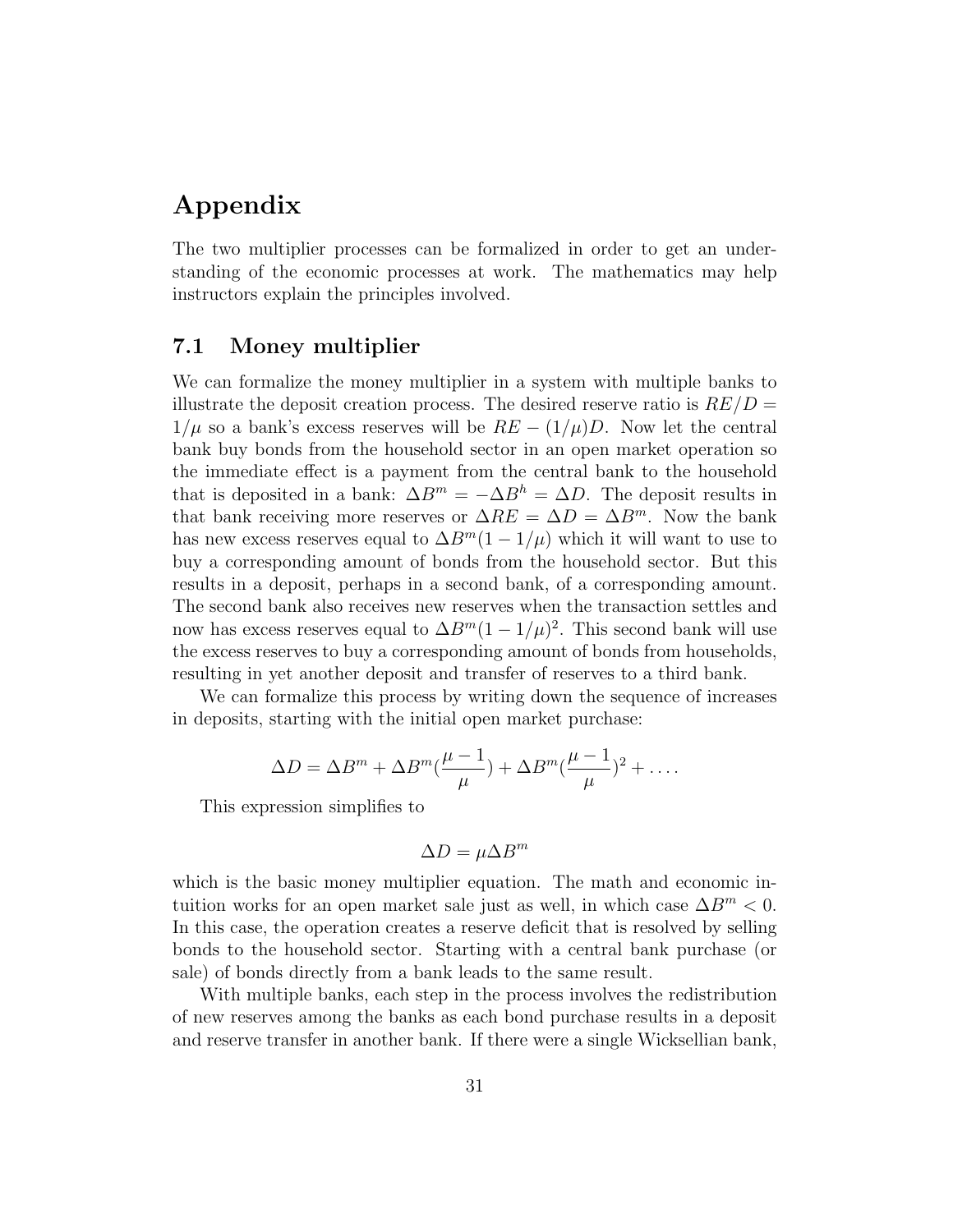it would be able to anticipate exactly how many bonds to buy from the households in order to restore its desired reserve ratio and achieve portfolio balance in one fell swoop since  $\Delta B^b = (\mu - 1)\Delta RE$ . In this case, the reserves injected by the open market operation stay on the books of the Wicksellian bank.

#### 7.2 Collateral multiplier

In the case of the collateral multiplier, we can assume the central bank buys a bond  $(\Delta B^m)$  from the dealer to simplify; considering the case of a purchase from the hedge fund or both leads to the same result. The dealer banks are assumed to keep the ratio of their trading book to their matched book constant as this is the accounting assumption underlying the collateral multiplier. The dealer who sells the bond to the central bank will thus buy a bond from the hedge fund to restore this ratio,  $\Delta B^{hf} = -\Delta B^{m}$ . It's net change in bondholdings is zero. But this will cause the the hedge fund to reduce its repo financing from perhaps another dealer by a corresponding amount. Then that dealer will make a correction to its balance sheet by selling some bonds back to another hedge fund. This dealer aims to keep matched book repo proportional to its bond holdings,  $R_M = (c-1)B^d$ . Thus, its sales in this step will be  $-\Delta B^m/(c-1)$ . Again this will not succeed in achieving portfolio balance since the hedge fund buying these securities now steps up its repo funding, leading to a subsequent purchase of bonds by another dealer equal to  $\Delta B^m/(c-1)^2$ . This process of alternating sales and purchases of bonds by the dealers and hedge funds will eventually resolve itself as the transactions become smaller and smaller.

The collateral multiplier process can be expressed as two convergent alternating series, one for the dealer bank and another for the hedge fund:

$$
\Delta B^d = 0 - \Delta B^m \left(\frac{1}{c-1}\right) + \Delta B^m \left(\frac{1}{c-1}\right)^2 \dots
$$
  

$$
\Delta B^{hf} = -\Delta B^m + \Delta B^m \left(\frac{1}{c-1}\right) - \Delta B^m \left(\frac{1}{c-1}\right)^2 \dots
$$

These expressions simplify to

$$
\Delta B^d = \frac{-1}{c} \Delta B^m
$$

$$
\Delta B^{hf} = \frac{1 - c}{c} \Delta B^m.
$$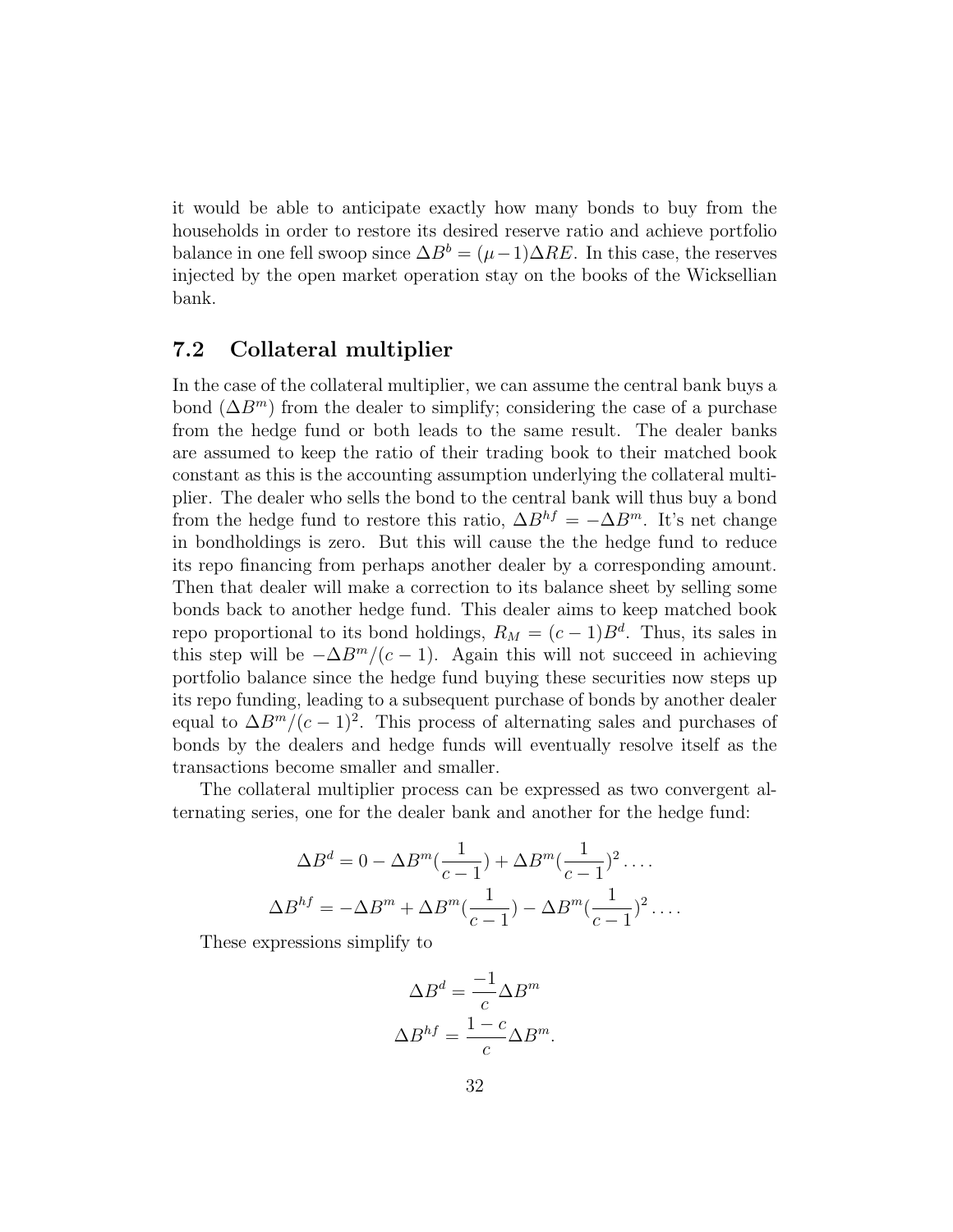To check for consistency, notice that  $\Delta B^d + \Delta B^{hf} = -\Delta B^m$ . Also notice that  $\Delta S = c \Delta B^d = -\Delta B^m = -\Delta D$ . This illustrates that the money market mutual fund is redeeming shares for the household sector ("cash PM") and forcing it to use deposits at the narrow banking sector. A more sophisticated model might explore how changes in the price of deposits and mutual fund shares would facilitate this portfolio adjustment. Finally, if we considered a Wicksellian dealer bank (one monopoly dealer) we could get to the end of the collateral process in one motion.

#### 7.3 Details of the Infante-Saravay model

As mentioned in the text, the Infante-Saravay model can be solved for a discrete number, k, of dealer banks. It is convenient to let dealer one's trading book equal unity,  $B_1 = 1$ , to reduce clutter. Since the kth bank has no one to lend to, its matched book repo is by definition zero, and it uses the repo borrowing from the  $k - 1$ th bank to fund its bond holdings; it is essentially a hedge fund. Thus, another convenience is to define  $j = k - 1$ .

With these conventions, we can pin down the balance sheets of the dealer banks from 1 through j and the hedge fund, k. The *i*th dealer bank's bond position and trading book is

$$
R_T = \left(\frac{c-1}{c}\right)^{i-1}
$$

and its matched book is.

$$
R_M = \left(\frac{(c-1)^i}{c^{i-1}}\right).
$$

The kth bank thus holds bonds funded by its repo borrowing so we can call it a hedge fund. (Note that  $B_k$  is analogous to hedge fund bondholdings,  $B^{hf}$ .)

$$
B_k = \left(\frac{(c-1)^j}{c^{j-1}}\right).
$$

The total bonds in this system remain a constant multiple of dealer one's position:  $B = cB_1$ . The basic model in section 2 sets  $k = 2$ , so there is just one dealer and one hedge fund. As the number of layers,  $k$ , increases, bonds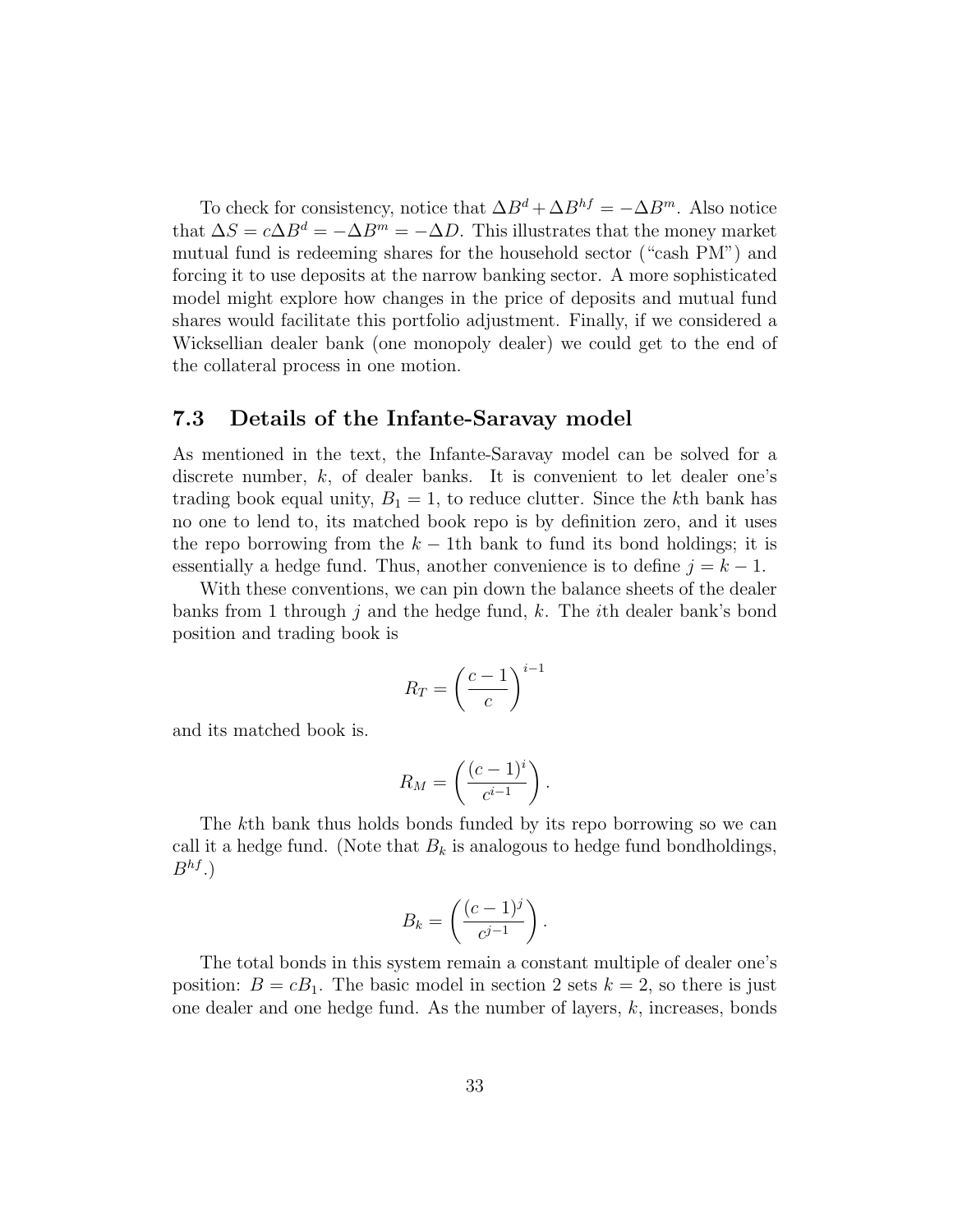are shifted out of the hedge fund and onto the dealers' balance sheet but the total stays constant. We can see this by evaluating (recall that  $B_1 = 1$ )

$$
B^{d} + B_{k} = \sum_{1}^{k} \left(\frac{c-1}{c}\right)^{i-1} + \left(\frac{(c-1)^{j}}{c^{j-1}}\right) = c.
$$

This generalizes to  $B^d + B_k = cB_1$ . Note that as  $k \to \infty$ , the hedge fund vanishes and all the bonds have moved to the balance sheet of the dealer banks, funded by money fund repo, as all the interdealer repo remains within the dealer system. Thus we can see that as  $k$  increases the total amount of shadow money created outside the dealer network remains constant,  $S =$  $B^{d} + B_{k} = cB_{1}.$ 

## References

- Adrian T. and Shin H.S., 2010. Financial intermediaries and monetary economics, in Friedman B.M. and Woodford M., eds., *Handbook of Monetary* Economics, volume 3, pp. 601–650, Amsterdam: North Holland
- Carpenter S. and Demiralp S., 2012. Money, reserves, and the transmission of monetary policy: Does the money multiplier exist?, Journal of Macroeconomics, volume 34, no. 1, pp. 59–75
- Carpenter S., Demiralp S., Ihrig J., and Klee E., 2015. Analyzing Federal Reserve asset purchases: From whom does the Fed buy?, *Journal of Banking* and Finance, volume 52, no. 15, pp. 230–244
- Infante S., Press C., and Saravay Z., 2020. Understanding collateral re-use in the U.S. financial system, American Economic Review, volume 110, no. 3, pp. 482–86
- Infante S., Press C., and Strauss J., 2018. The Ins and Outs of Collateral Re-use, Board of Governors of the Federal Reserve System, Washington, fEDS Notes
- Infante S. and Saravay Z., 2020a. Treasury Market Functioning During the COVID-19 Outbreak: Evidence from Collateral Re-use, Board of Governors of the Federal Reserve System, Washington, fEDS Notes